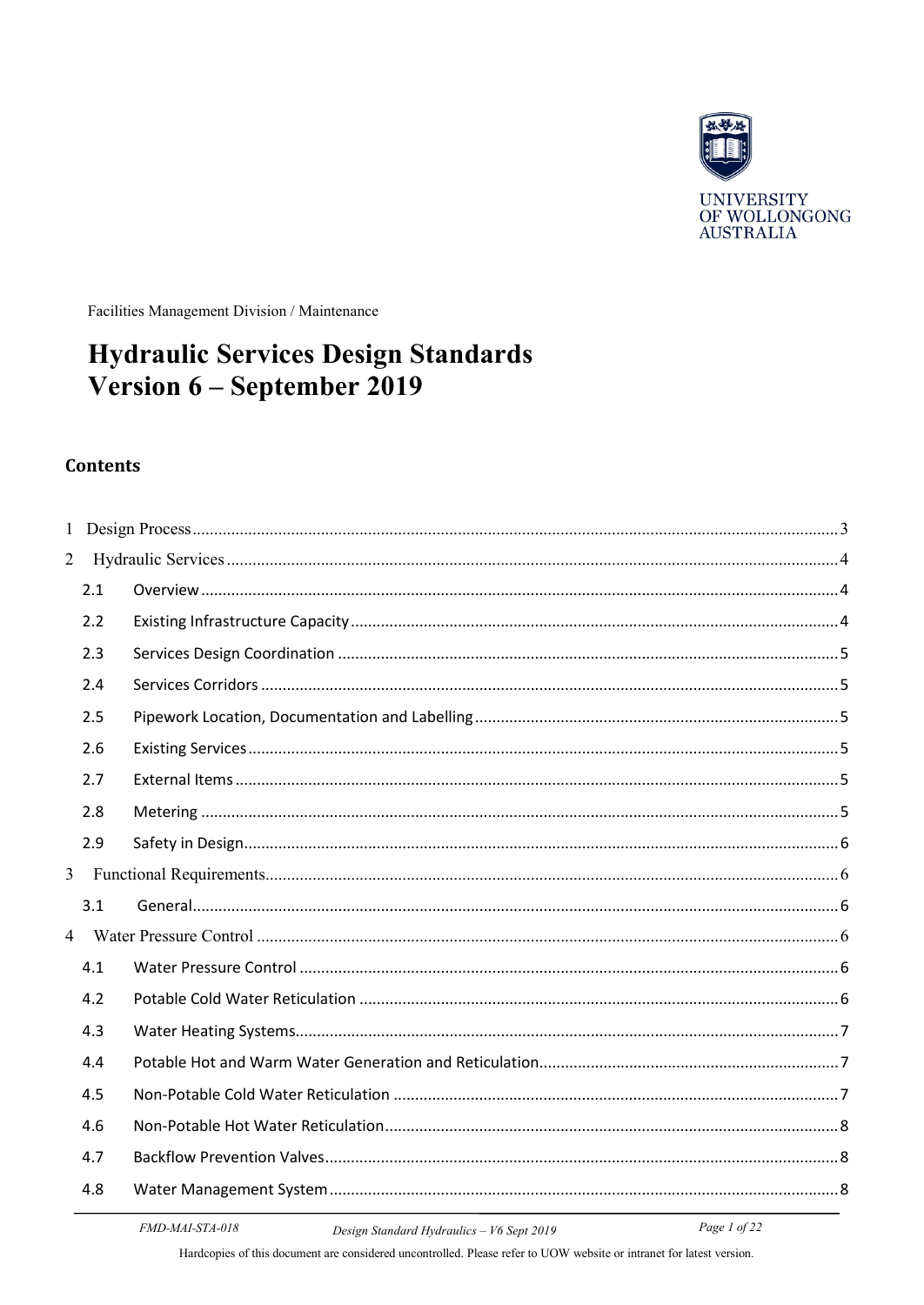|                | 4.9  |                                                                                                                          |  |
|----------------|------|--------------------------------------------------------------------------------------------------------------------------|--|
|                | 4.10 |                                                                                                                          |  |
|                | 4.11 |                                                                                                                          |  |
|                | 4.12 |                                                                                                                          |  |
|                | 4.13 |                                                                                                                          |  |
|                | 4.14 |                                                                                                                          |  |
|                | 4.15 |                                                                                                                          |  |
|                | 4.16 |                                                                                                                          |  |
|                | 4.17 |                                                                                                                          |  |
|                | 4.18 |                                                                                                                          |  |
| 5 <sup>5</sup> |      |                                                                                                                          |  |
|                | 5.1  |                                                                                                                          |  |
|                | 5.2  |                                                                                                                          |  |
| 6              |      |                                                                                                                          |  |
|                | 6.1  |                                                                                                                          |  |
|                | 6.2  |                                                                                                                          |  |
|                | 6.3  |                                                                                                                          |  |
|                | 6.4  |                                                                                                                          |  |
| 7.0            |      |                                                                                                                          |  |
|                | 7.1  |                                                                                                                          |  |
|                | 7.2  |                                                                                                                          |  |
| 8.0            |      |                                                                                                                          |  |
|                | 8.1  |                                                                                                                          |  |
|                | 8.2  |                                                                                                                          |  |
|                | 8.3  |                                                                                                                          |  |
|                | 8.4  |                                                                                                                          |  |
| 9.0            |      |                                                                                                                          |  |
|                | 9.1  |                                                                                                                          |  |
|                | 9.2  |                                                                                                                          |  |
|                | 9.3  |                                                                                                                          |  |
|                | 10.0 |                                                                                                                          |  |
|                | 10.1 |                                                                                                                          |  |
|                | 10.2 |                                                                                                                          |  |
|                | 11.0 |                                                                                                                          |  |
|                | 11.1 |                                                                                                                          |  |
|                | 11.2 |                                                                                                                          |  |
|                | 12.0 |                                                                                                                          |  |
|                |      | $FMDM4LST4.018$ $Dysin StandL1L, then line, 165 cm4.2010$<br>$P_{0}$ $\sigma$ $\sigma$ $\gamma$ $\sigma$ $\tau$ $\gamma$ |  |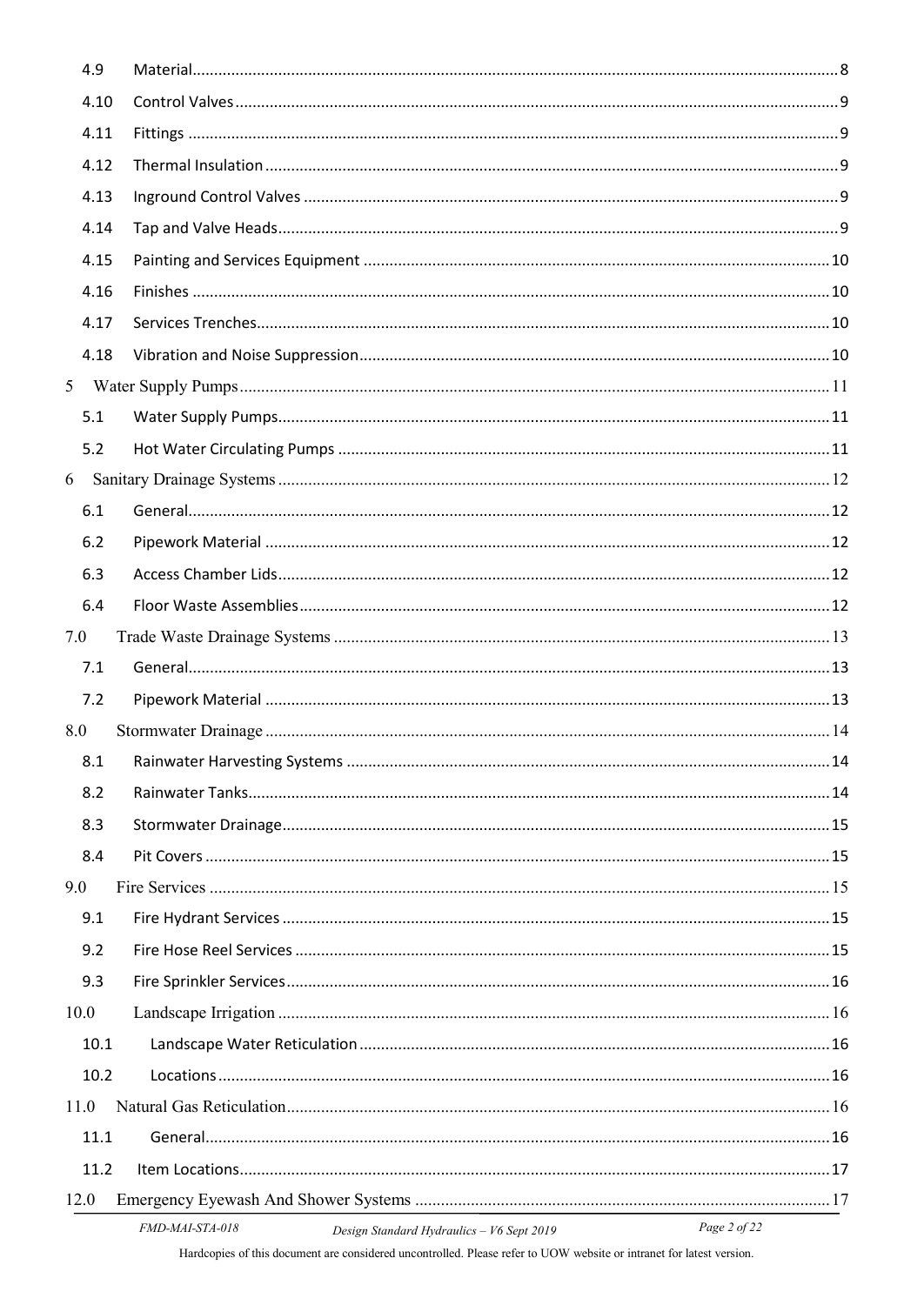| 13.1 |  |
|------|--|
|      |  |
| 13.3 |  |
| 13.4 |  |
| 13.5 |  |
| 13.6 |  |
| 13.7 |  |
| 14.0 |  |
|      |  |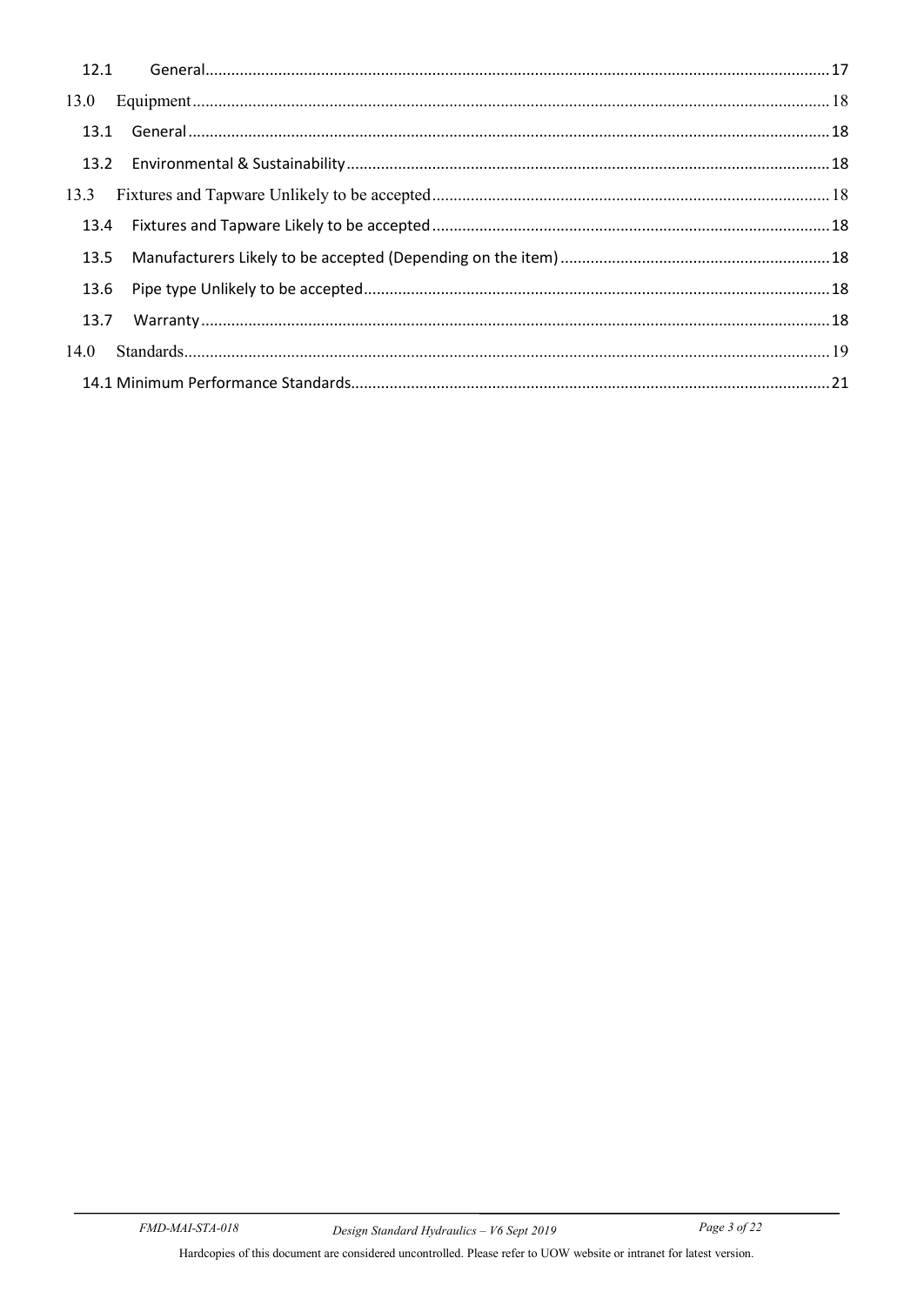

# **VERSION CONTROL SYSTEM**

| <b>Section Modified</b> | <b>Description of Modification</b>                                                                                                       | <b>Version</b> | Organisation                 | Representative  | <b>Date</b> |
|-------------------------|------------------------------------------------------------------------------------------------------------------------------------------|----------------|------------------------------|-----------------|-------------|
| 2.1; 2.4; 2.8           | Change the term "Design Engineer" to "Designer"                                                                                          | 1.01           | Asset Technologies Pacific   | Donny Yap       | 10/08/06    |
| 2.8; 2.9                | Life Cycle Costings changed from Section 1.8 to 1.9                                                                                      | 1.02           | Asset Technologies Pacific   | Tom Poyner      | 17/11/06    |
| 2.8                     | Section 1.8 Warranty added                                                                                                               | 1.02           | Asset Technologies Pacific   | Tom Poyner      | 17/11/06    |
| Throughout              | THE UNIVERSITY OF WOLLONGONG Logo added to                                                                                               | 1.02           | Asset Technologies Pacific   | Tom Poyner      | 28/11/06    |
| 2.2                     | Add risk assessment activity to conceptual design process.                                                                               | 1.02           | Asset Technologies Pacific   | Tom Poyner      | 1/12/06     |
| 2.4                     | Insert OH&S reference link                                                                                                               | 1.02           | Asset Technologies Pacific   | Tom Poyner      | 1/12/06     |
| 2.7.13                  | Added rainwater tanks and pump to equipment listing                                                                                      | 1.02           | Asset Technologies Pacific   | Tom Poyner      | 1/12/06     |
| 2.6.5.3                 | Added rainwater tanks to installation guidelines                                                                                         | 1.02           | Asset Technologies Pacific   | Tom Poyner      | 1/12/06     |
| 2.7.10                  | Amended Urinal Schedule - Table 4                                                                                                        | 1.03           | The University of Wollongong | Chris Hewitt    | 26/11/07    |
| 2.3.2                   | Potable water meter requirement added                                                                                                    | 1.04           | The University of Wollongong | Chris Hewitt    | 2/9/09      |
| Throughout              | Full document review and update                                                                                                          | 2.0            | McCallum PFCA                | Robert McCallum | 29/4/10     |
| 2.2                     | Minor clarification of campus and existing services<br>provision requirements                                                            | 2.1            | McCallum PFCA                | Robert McCallum | 17/5/10     |
| Throughout              | Document updated to reflect name change from Buildings<br>& Grounds (B&G) to Facilities Management Division<br>(FMD) and rebranding logo | $\overline{3}$ | The University of Wollongong | Yvonne Butcher  | 8/3/2012    |
|                         | Update to Equipment supplier information                                                                                                 | 4              | The University of Wollongong | Yvonne Butcher  | 14/10/2013  |
| Various                 | Hydraulic pump and metering requirements                                                                                                 | 5              | The University of Wollongong | Mark Stephenson | 7/07/14     |
| Throughout              | Full document review and update                                                                                                          | 6              | McCallum PFCA                | Robert McCallum | 6/9/19      |
|                         |                                                                                                                                          |                |                              |                 |             |
|                         |                                                                                                                                          |                |                              |                 |             |
|                         |                                                                                                                                          |                |                              |                 |             |
|                         |                                                                                                                                          |                |                              |                 |             |
|                         |                                                                                                                                          |                |                              |                 |             |
|                         |                                                                                                                                          |                |                              |                 |             |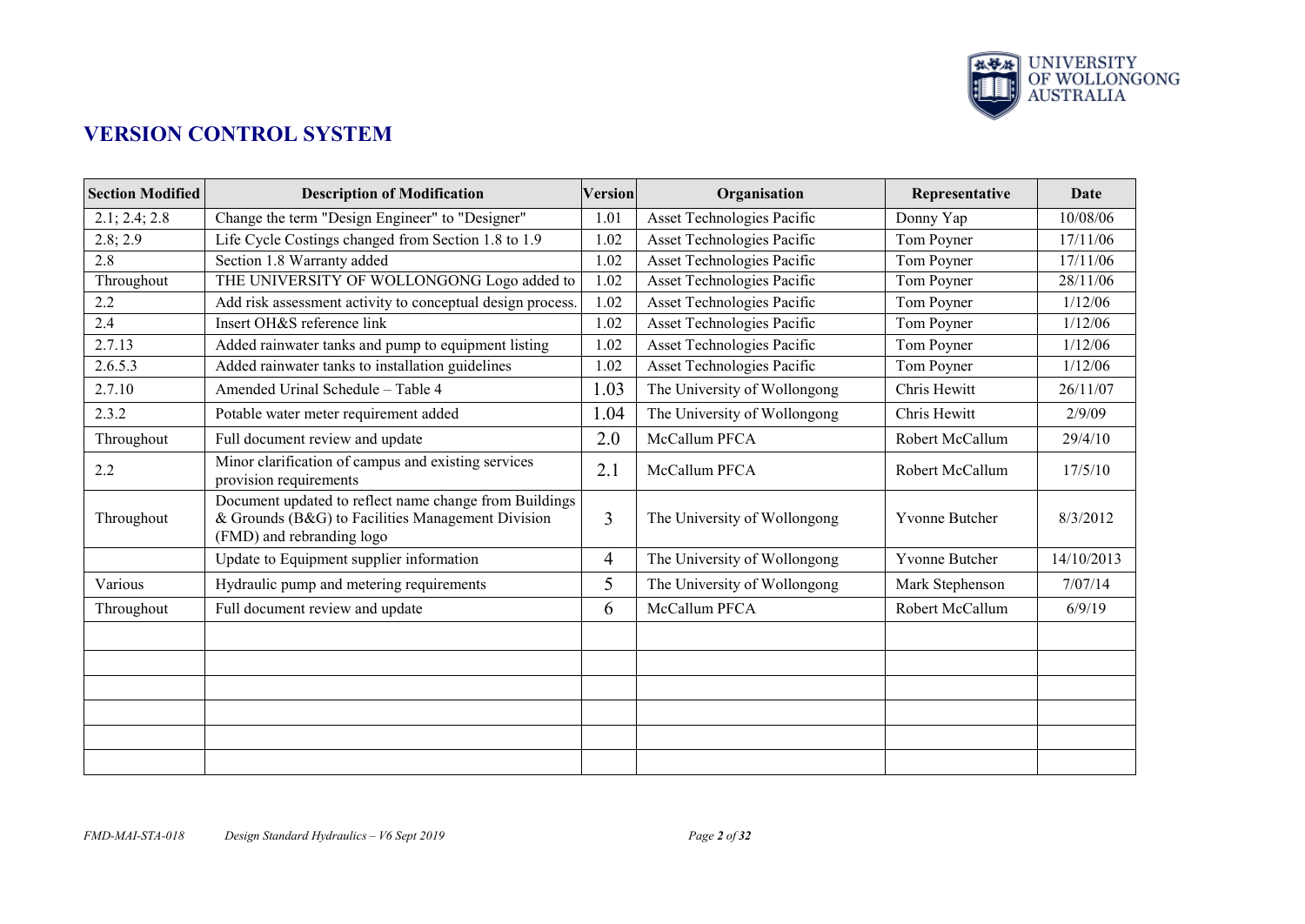## <span id="page-4-0"></span>**1 Design Process**

This document provides an overview of the design process. The process shall be followed to achieve The University of Wollongong's desired outcomes.



*Figure 1 - Process Flow*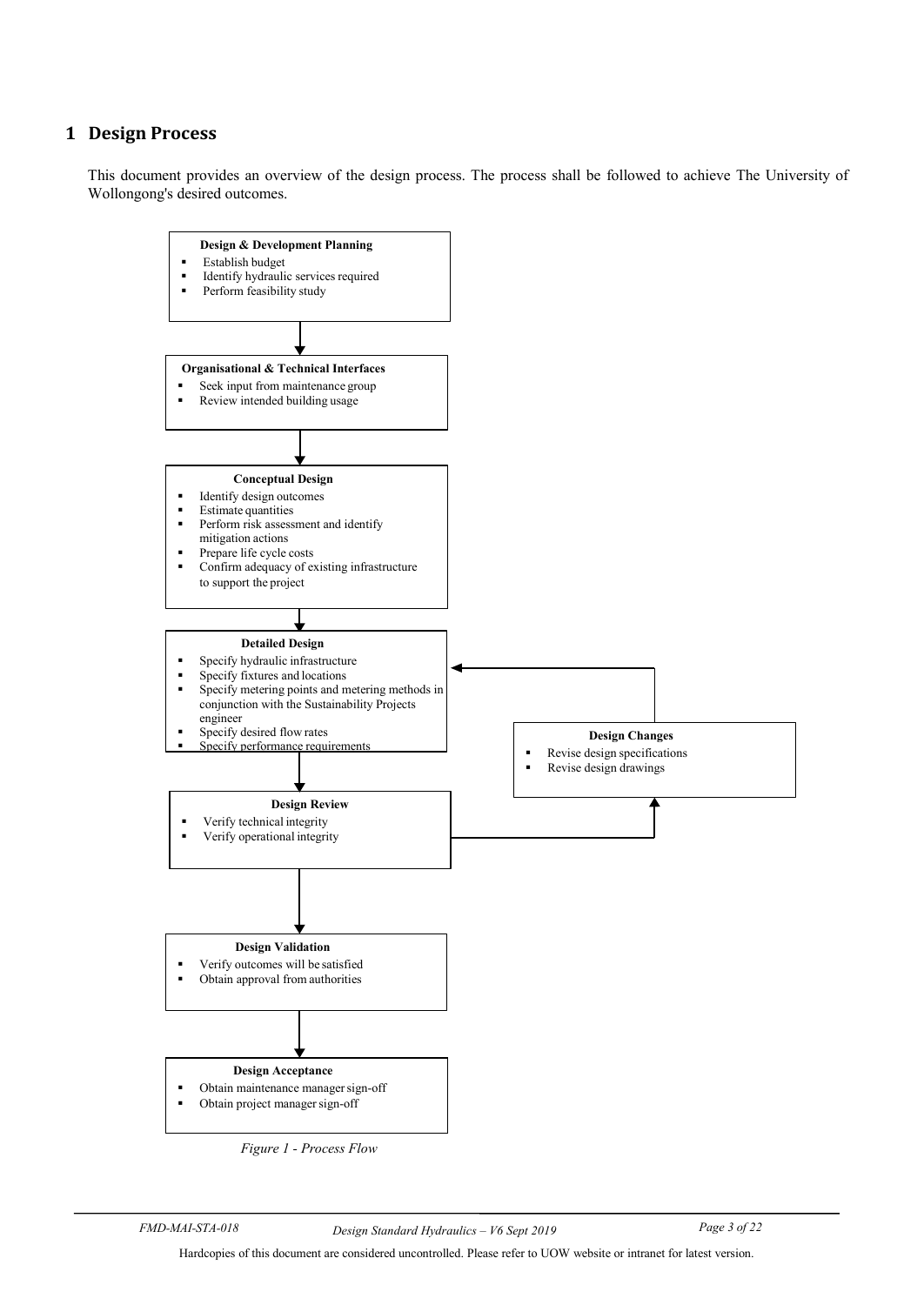# <span id="page-5-0"></span>**2 Hydraulic Services**

The hydraulic services involve supply, reticulation and fittings for the provision of water and gas. Following are the primary systems:

- Potable Cold Water Reticulation
- Potable Hot and Warm Water Reticulation
- Non-Potable Cold Water Reticulation
- Non-Potable Hot Water Reticulation
- Sanitary Drainage and Sanitary Plumbing
- Trade Waste Drainage
- Rainwater Harvesting Systems
- Stormwater and Subsoil Drainage
- Fire Hydrant Services
- Fire Hose Reel Services
- Fire Sprinkler Services
- Landscape Water Reticulation
- Natural Gas Supply
- Solar Hot Water Reticulation

#### <span id="page-5-1"></span>**2.1 Overview**

This design standard outlines the functional, installation and technical requirements for hydraulic services at The University of Wollongong.

The designer shall use this design standard, relevant Australian Standards and National Construction Codes and other The University of Wollongong services design standards as appropriate (eg. Electrical, Mechanical, BMS) as the basis for the hydraulic services design. However it is incumbent upon the designer to ensure that the hydraulic services satisfy site specific operational, logistical and performance requirements and meet The University of Wollongong's demand requirements for hydraulic services for the facility.

Where appropriate and achievable, obtain local authority approvals during the design process. Include approval requirements into the final design documentation for the following items:

- Connection of services to mains:
- All trade waste discharges, including pits, arrestors and the like with copies of drawings & trade waste forms completed for issue to Sydney Water;
- All natural gas installations including applications, submissions and certifications to Jemena;
- Installation of fire hydrant services including applications to NSW Fire Brigade Fire Safety Branch for items of non-compliance;
- Any other approval by relevant authorities that may be required before construction can commence.

## <span id="page-5-2"></span>**2.2 Existing Infrastructure Capacity**

The Designer shall obtain from The University of Wollongong, the hydraulic services site drawings and any other pertinent information on system loadings available. The designer shall review the information and calculate and confirm that the existing infrastructure for water, fire, sanitary and gas services is sufficient to accommodate the likely increased demand on services due to the proposed project. If the services are deemed to be insufficient, then the University of Wollongong Project Officer is to be informed and possible rectification measures are to be proposed by the consultant for review and discussion.

Any required services amplification measures are to be coordinated with the University of Wollongong Project Officer.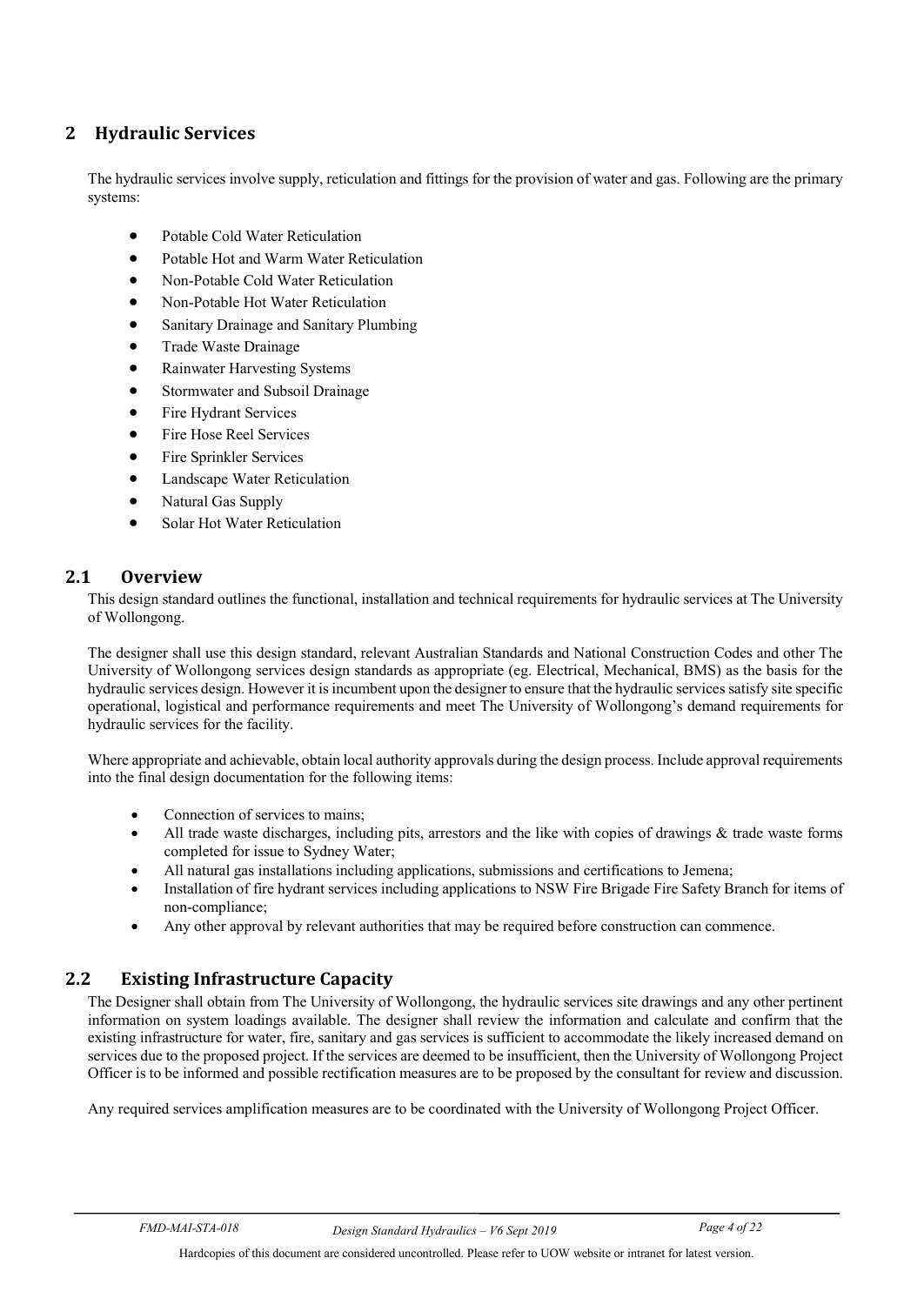## <span id="page-6-0"></span>**2.3 Services Design Coordination**

Refer to other Consultants drawings for coordination during the design period for the locations and number of items requiring hydraulic services connection. This includes but is not limited to Architectural, Mechanical, Electrical and Civil/Structural Services drawings. Connect hydraulic services to all items. Coordinate with other services to ensure all items to be installed fit in the intended location. Interconnect system elements so that the installations perform their designated functions. Levels: Include spot levels, contour lines and ground profile lines on external services documentation.

## <span id="page-6-1"></span>**2.4 Services Corridors**

Where services corridors are available both external to the building and within the building, arrange the services to be within the services corridors and parallel with each other and with adjacent building elements.

#### <span id="page-6-2"></span>**2.5 Pipework Location, Documentation and Labelling**

Where existing pipeline locations are identified during the project and are found to be either not indicated on existing the University of Wollongong services drawings or are in locations that differ from existing services drawings, the existing services drawings are to be 'marked-up' and issued to the University of Wollongong for alterations to their campus services plans.

New Pipelines and alterations to existing pipelines are to be indicated on the final project 'Work As Executed' drawings.

All new and altered underground services are to have detectable trace wire and service specific marker tape laid over them during construction for ease of future location and identification.

All new pipelines in all locations are to conform to AS 1345.

#### <span id="page-6-3"></span>**2.6 Existing Services**

Locate existing services in the area of the proposed works in conjunction with the client and/or client's surveyor. Existing University of Wollongong's services drawings will be made available for review. These are diagrammatic and should not be deemed to be accurate. Accurate services locations are to be determined with the use of electronic detection equipment suitable for the task and physical 'potholing' by hand and viewing of services.

Indicate existing services on drawings and note which are to become redundant or be renewed or relocated.

#### <span id="page-6-4"></span>**2.7 External Items**

All external plant and equipment required to be protected by the manufacturer is to be protected with a purpose made weatherproof (and where recommended, ventilated) colorbond enclosure of a colour selected by the University of Wollongong.

All exposed equipment and plant requiring electrical connection is to be IP rated.

#### <span id="page-6-5"></span>**2.8 Metering**

Water and gas meters with pulsed outputs shall be installed to meter the water and gas supplies to each building and to high use specialist systems and areas as determined by the University of Wollongong. This includes (but is not limited):

- Potable water
- Non-potable water
- Reused water
- Harvested rainwater
- Rainwater tank levels
- **Irrigation services**
- **Toilets**
- Cooling towers
- Gas boilers
- Sub-meters for commercial areas in the building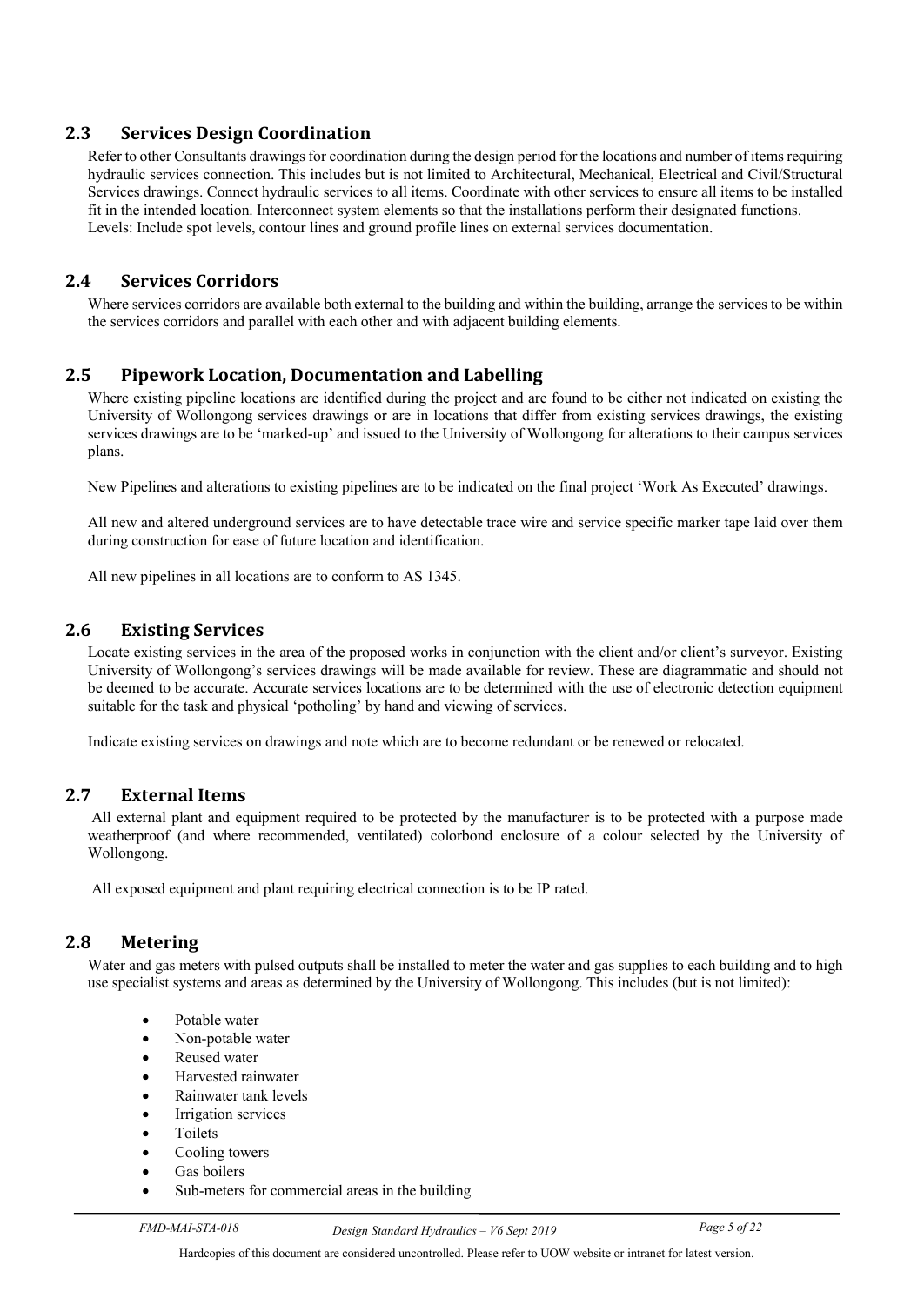- Sub-meters for different building levels or wings
- Other key specific supplies

The University of Wollongong shall be consulted to assess and approve the supplies to be metered, quantity and type of meters to be installed and all other metering requirements.

Water and gas meters are to be positioned in locations to ensure protection from physical damage, compliant ventilation and to be readily accessible for maintenance, manual meter reading, access to network reception and emergency access.

#### <span id="page-7-0"></span>**2.9 Safety in Design**

Provide the University of Wollongong with a project specific Safety in Design report encompassing potentially unsafe items or installation practices. Nominate the risk involved, the level of risk and the design procedure undertaken in order to mitigate the risk. Nominate the final risk level following mitigation measures.

## <span id="page-7-1"></span>**3 Functional Requirements**

#### <span id="page-7-2"></span>**3.1 General**

The hydraulic services design shall ensure efficient functionality and operational performance. Each of the functions specified shall be considered in terms of the specific building usage including minimum, average and peak demands. The availability of products specified and their cost effectiveness for long term maintenance is to be ensured.

Where the designer considers that an alternate equipment type is preferred to the equipment type specified in the design standard, the designer will advise the principal of the functional performance or cost benefit that will be achieved through the use of the alternate equipment type.

#### <span id="page-7-3"></span>**4 Water Pressure Control**

#### <span id="page-7-4"></span>**4.1 Water Pressure Control**

In general, maintain the campus water supply pressures on main risers within buildings.

Pressure control stations (if necessary) shall be included at the pipeline entry point to the building, at intermediate floor levels and prior to fixture and equipment connections. Generally, water pressures are to be maintained between 350Kpa and 650Kpa. Supply pressures above this shall only be made available to individual fixtures and equipment deemed by the manufacturer to be necessary. If necessary, include pressure control valves prior to temperature control devices to achieve the correct hot and cold water inlet water pressure ratio.

#### <span id="page-7-5"></span>**4.2 Potable Cold Water Reticulation**

The potable cold water reticulation is to extend from the Authority water main or existing site water service to the proposed project location as necessary. Include pumping equipment if water pressures are determined to be insufficient to provide a suitable supply.

Where available, the potable water supply shall reticulate to the building and through the building via services corridors. Branches shall radiate off the main pipes to service all required connections via control valves.

Pipework shall be labelled "Potable Water" to ensure that future cross connection with other systems does not occur.

The potable water system shall include but not be limited to connection to all potable water fixtures, fittings, equipment, harvested roof water back up, hot water generation plant and mechanical plant as required. Connect to irrigation systems only if a harvested rainwater system is unavailable for connection.

Water meters with pulsed outputs shall be installed on potable and non- potable water supplies to each building and to high use specialist systems and additional areas as determined by The University of Wollongong. The University of Wollongong shall be consulted to assess and approve the supplies to be metered, the quantity of meters to be installed and all other metering requirements.

Backflow prevention valves are required to separate the potable water supply from non-potable water system supplies in accordance with Australian Standard requirements.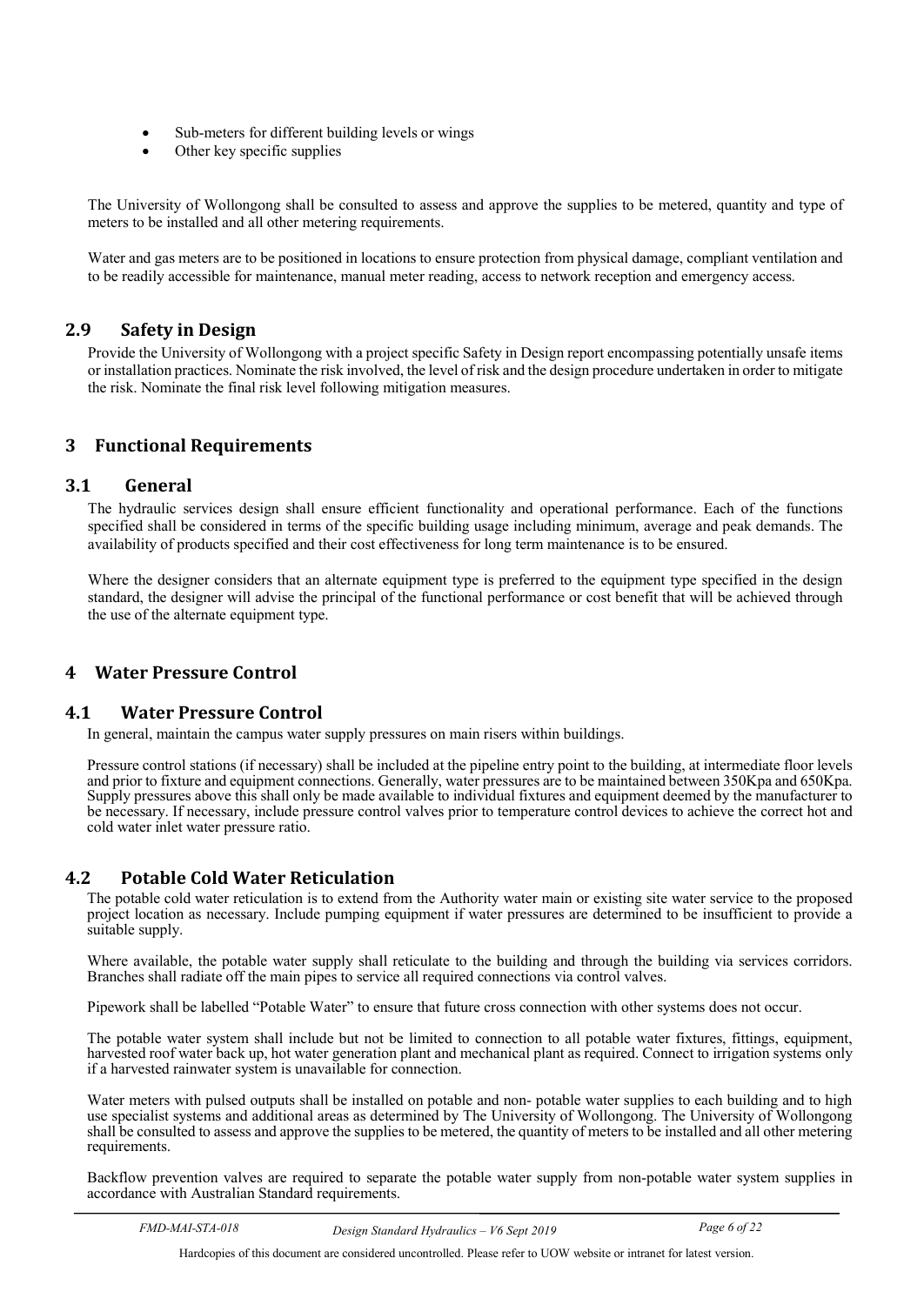#### <span id="page-8-0"></span>**4.3 Water Heating Systems**

Hot water heating systems include calculating and specifying the appropriate unit type for the installation. Submit details to the University of Wollongong for review and approval.

In plant rooms, locate hot water units on a 100mm high concrete plinth with width and depth dimensions suitable for the installation of safe trays under the units.

Nominate a safe tray in accordance with Australian Standards for all water heating units. Drain the safe trays to the sanitary drainage system.

Drain TPR valves from water heating units via a copper pipe of a size in accordance with Australian Standard 3500.4 to a tundish or other approved receptacle connecting to the sanitary drainage system.

#### <span id="page-8-1"></span>**4.4 Potable Hot and Warm Water Generation and Reticulation**

Hot and warm water shall be provided by highly efficient gas fueled units, electric heat pumps, gas condensing boilers and/or electric instantaneous hot water systems unless otherwise indicated by the University of Wollongong.

Heat pumps shall be installed in well ventilated areas to allow optimal performance of the units.

Condensing boiler systems shall be designed to accommodate a return water temperature in accordance with AS/NZS 3500.4. They shall be installed with an adequate condensate drain to prevent corrosion and a condensate neutraliser to neutralise the condensate to pH7.

Where available, the potable hot water reticulation system shall extend from the central hot water plant via services corridors. Branches shall radiate off the main pipes to service all required connections via isolation valves.

Temperature control devices (Tempering Valves and approved temperature limited hot water units) for non-disabled ablution fixtures shall be provided to ensure compliant warm water temperatures are achieved.

Temperature Control devices (Thermostatic Mixing Valves) for disabled person usage shall be installed and commissioned to ensure temperatures are compliant with all Department of Health requirements. Thermostatic mixing valves are to be installed in lockable recessed proprietary stainless steel cabinets with appropriately sized drains to the sanitary drainage system. The entire installation is to comply with the Hosplan Code of Practice for Thermostatic Mixing Valves. (Refer to the University of Wollongong approved schedule of fittings and fixtures.)

Warm water to ablution fixtures in childcare facilities are to be provided with warm water via thermostatic mixing valves at a maximum temperature in accordance with all Department of Health requirements.

Thermostatic Mixing Valve cabinets shall be located on the same floor as the fixtures they area serving in locations that are readily accessible for inspection and maintenance without the need for ladders or scaffolding (1.5 metres to the base of the cabinet or lower). Do not install in false ceilings, ducts or other inaccessible areas. Coordinate locations and cover plate materials and colours with the project Architect to ensure building aesthetics are maintained.

Hot and Cold water supply pressures to all temperature control devices are to be within the ratio limits specified by the valve manufacturer. If necessary, use adjustable pressure valves to achieve this.

Pipework shall be labelled with 'Potable Hot Water', 'Potable Tempered Water' or 'Potable Warm Water' to ensure that future cross connection with other systems does not occur.

Where required by the University of Wollongong, solar water heating panels for heating water shall be provided and boosted with a gas plant to accommodate low radiation periods.

Where possible and if determined viable due to life cycle costing and subsequently agreed with the client, heat recovery from the mechanical plant shall be included.

#### <span id="page-8-2"></span>**4.5 Non-Potable Cold Water Reticulation**

Where included on a project, non-potable cold water reticulation systems shall extend to the end use location via a services corridor where available. Branches with control valves at each level shall radiate off the main pipe to service all required connections via control valves.

Connections to the potable water supply shall be protected by approved Australian Standard backflow prevention methods using watermarked valves.

Pipework shall be labelled as "Non-Potable Cold" with the specific service name to ensure that future cross connection with other systems does not occur.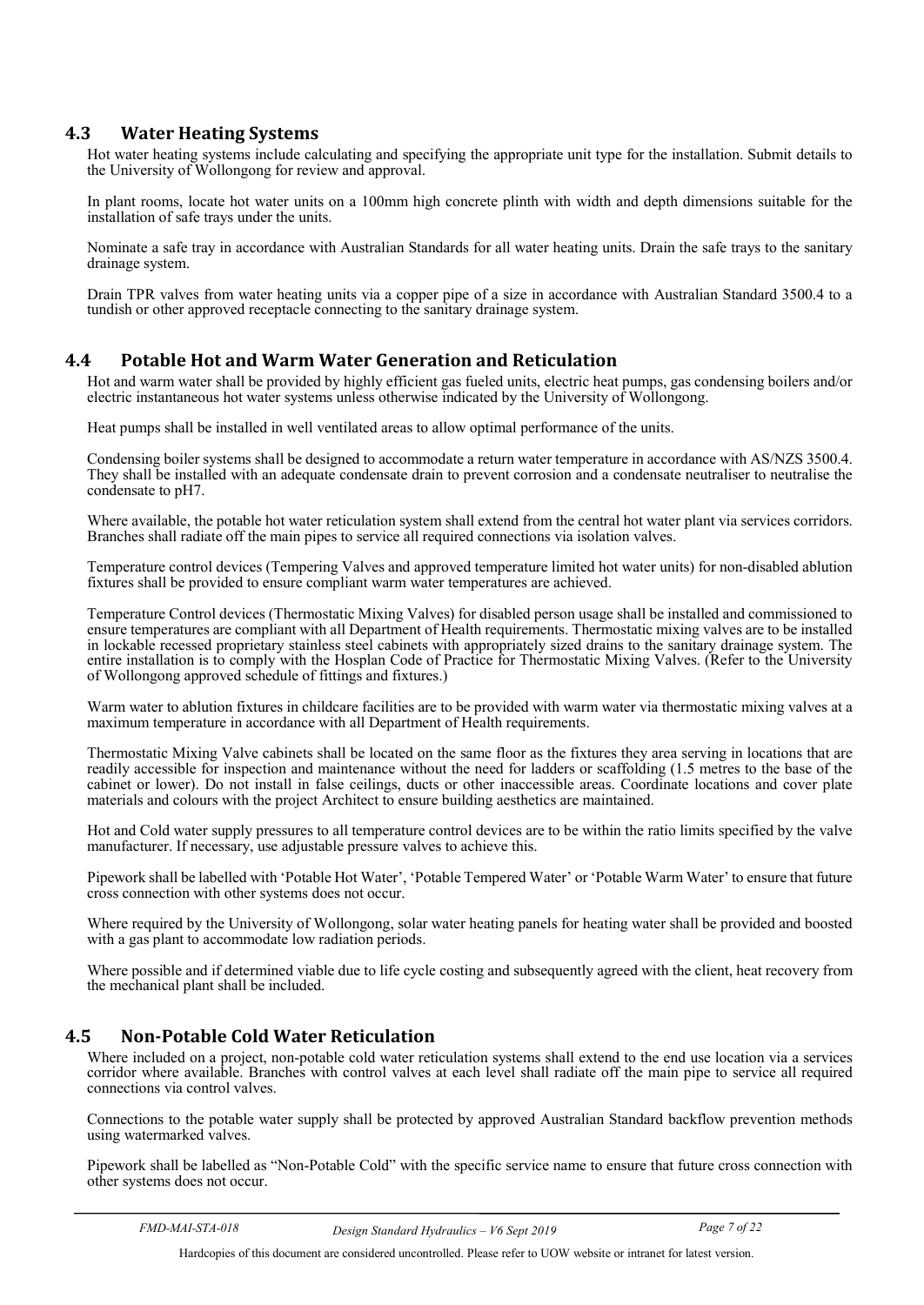Water meters shall be installed on non-potable water supplies to each building and also to any high use specialist systems or areas within the building, or as directed by the University of Wollongong. Refer to Clause 2.4.8 for additional information.

#### <span id="page-9-0"></span>**4.6 Non-Potable Hot Water Reticulation**

Hot and warm water shall be provided by highly efficient gas fueled, electric heat pumps, and gas condensing boilers and/or electric instantaneous hot water systems unless otherwise indicated by the University of Wollongong.

Heat pumps shall be installed in well ventilated areas to allow optimal performance of the units.

Condensing boiler systems shall be designed to accommodate a return water temperature in accordance with AS/NZ 3500.4. They shall be installed with adequate condensate drain to prevent corrosion and a condensate neutraliser to neutralise the condensate to pH7.

The non-potable hot water reticulation system shall extend from the central hot water plant via a services corridor where available. Branches with control valves shall radiate off the main pipe to service all required connections. Provide separate 'Non-Potable' hot water plant if necessary.

Pipework shall be labelled with 'Non-Potable Hot' with the specific service name to ensure that future cross connection with other systems does not occur.

Where specified, solar water heating panels for heating water shall be provided and boosted with a gas plant to accommodate low radiation periods. Where possible and if determined viable and subsequently agreed with the client, heat recovery from the mechanical plant shall be included.

#### <span id="page-9-1"></span>**4.7 Backflow Prevention Valves**

Include the design of appropriate backflow prevention valves for property containment, zone containment and individual containment. Utilise types appropriate for the risk in accordance with Australian Standard and Sydney Water requirements.

In internal locations, nominate a stainless steel enclosure. (Recessed where possible). Include a drain of sufficient diameter between the enclosure and the sanitary drainage system.

#### <span id="page-9-2"></span>**4.8 Water Management System**

Water saving devices shall be as specified by The University of Wollongong in the approved tapware, fixtures and appliances schedule. These shall include:

- Flow control devices.
- Minimum WELS 3 star rated water efficient appliances
- Do not specify 'waterless' urinals.
- 

## <span id="page-9-3"></span>**4.9 Material**

Potable Water supply systems are to be specified throughout the University in copper pipelines or high grade, readily available poly pipelines equal to 'Rehau' unless an alternative material is agreed with the University of Wollongong Project Officer. If an alternative material is proposed particular attention shall be made to ensuring that pipes are sized in accordance with the alternative materials internal bore.

Straight lengths of pipework shall be specified with uniform grades and without sagging. To accommodate directional changes, manufactured fittings in accordance with the pipe manufacturer's compatibility requirements shall be nominated.

Unions, flanges and isolating valves are required to facilitate ease of removal for maintenance purposes.

Separation must be maintained between copper pipes and fittings and other metal likely to cause electrolytic, galvanic or corrosive action. Junctions between dissimilar metals may only occur using purpose designed fittings manufactured for the specific metal types.

Joints shall be tight and leak proof and all burrs and obstructions shall be removed. The following jointing methods may be specified where considered appropriate and allowable by AS 3500.1:

- Compression fittings
- Silver braised slip joints<br>• Screwed joints
- 
- Flanged joints
- Electro Fusion joints<br>• Solvent welded joints
-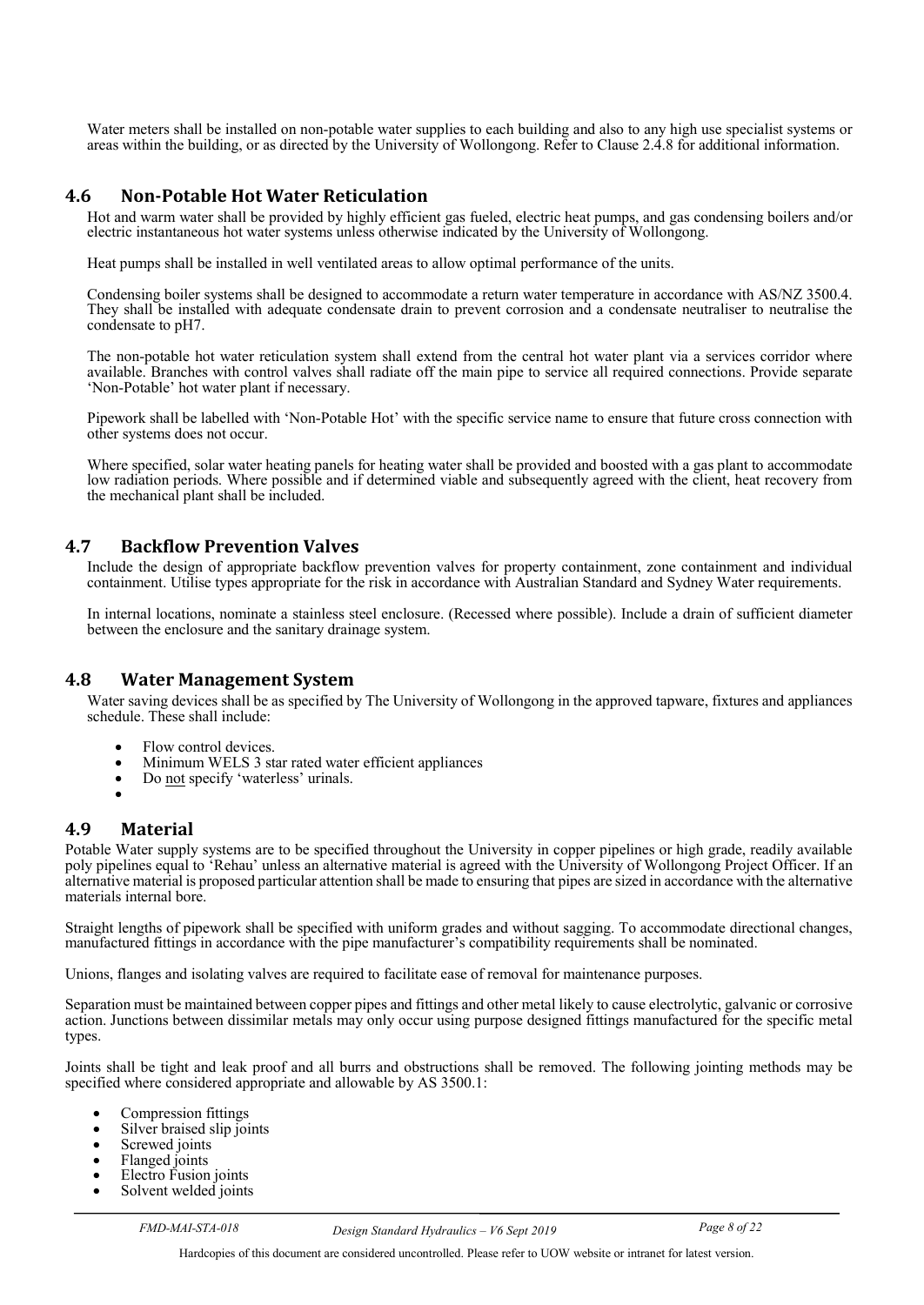Pipework shall not be embedded in concrete unless approved by the University of Wollongong project superintendent. Pipework approved to be embedded in concrete shall be continuous lengths, without fittings and shall not cross any movement joints or joints between two adjoining sections of reinforced concrete through which the reinforcing does not extend. As a minimum, the pipe shall be sheathed with 'Kemlag' prelag or University of Wollongong approved equivalent to allow lateral movement.

## <span id="page-10-0"></span>**4.10 Control Valves**

Control valves shall be designed to provide local isolation of a water service without interference to other areas. In general, one (1) valve should be provided to control the water service to each bathroom, laboratory or major water end-use (e.g. cooling towers). One (1) valve is also to be provided to control the water service to each floor of a building or other user group designated defined area, and one (1) valve should also be provided at the perimeter of a building to control the water service to the entire building. Include control valves to isolate fittings. Mini control valves are required to all fixtures and appliances.

Install valves in inconspicuous locations such as below sinks and basins and other locations approved by University of Wollongong and the project architect. Do not install in locations where a ladder is required for access to the valve.

Do not install in false ceilings, in underground pits and other difficult to access locations.

#### <span id="page-10-1"></span>**4.11 Fittings**

Taps shall be copper alloy and be dezincification resistant. Control valves shall be:

- Loose jumper valve type with 'O' ring seals fitted to the spindle.
- Constructed of suitable materials and have suitable methods of connection.
- Fitted with unions on each side to facilitate ease of removal for maintenance.

Balancing valves shall be:

- Tagged with valve number and setting of the valve.
- Installed adjacent to a gate valve.<br>Bronze construction.
- 
- Include unions on each side to facilitate ease of removal for maintenance.

Laboratory taps shall have a universal seating action.

#### <span id="page-10-2"></span>**4.12 Thermal Insulation**

Specify all scale, rust, grease and debris to be removed from pipes prior to insulating.

Thermally insulate all hot, tempered and warm water pipework including 'poly' pipes. Insulate cold water pipework exposed to the risk of condensation.

As a minimum, 25mm thick black nitrile foam is to be used in ducts, ceiling voids, roof spaces, and undercroft and carpark areas. 20mm black nitrile foam is to be used in stud walls.

Foil lining is to be used for all insulation not within walls.

Metal Sheathing is required for protection of insulation where exposed to weather and where subject to mechanical damage. Includes valves on sheathed pipework.

'Kemlag' sheathed pipework is to be used to form an insulation barrier to all hot and cold water pipework concealed in masonry wall chases.

#### <span id="page-10-3"></span>**4.13 Inground Control Valves**

- For external, in-ground control valves, include a 200mm diameter PVC riser with a cast iron lid marked with the service identification letter flush with the final surface level.
- In-ground valves on water supply and fire mains and branches greater than 50mm diameter are to be resilient sealed gate valves.

#### <span id="page-10-4"></span>**4.14 Tap and Valve Heads**

Vandal proof heads: If available, include vandal proof or anti-tampering devices for the designated types.

Metal heads and handles: Include brass fittings or suitably bush to prevent electrolysis and growth.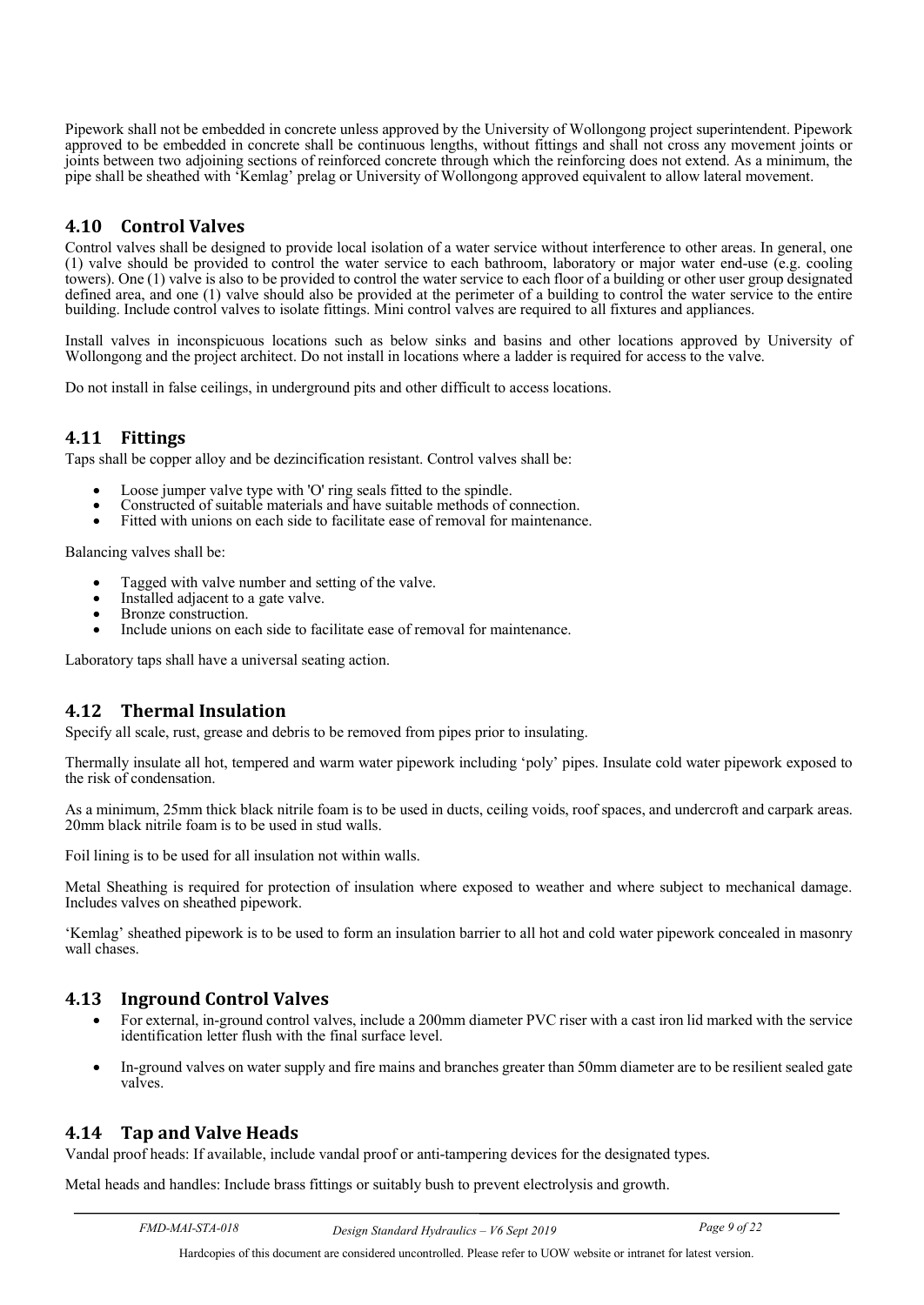Install tapware handles, and indicators (with Lettering) in the colour noted.

Install tapware handles, and indicators (with Lettering) in the colour required by the New South Wales Health Department.

|            | Hot Water ( $>43.5 \text{deg.C}$ ) - Colour – RED -Indicator Lettering – "H" |
|------------|------------------------------------------------------------------------------|
| Warm Water | - Colour – YELLOW-Indicator Lettering – "W"                                  |
| Cold Water | - Colour-BLUE-Indicator Lettering $-$ "C"                                    |

## <span id="page-11-0"></span>**4.15 Painting and Services Equipment**

#### **General**

If exposed to view, new services and equipment including in plant rooms are to be painted, except chromium, anodised aluminum GRP, UPVC, stainless steel, non-metallic flexible materials and normally lubricated machined surfaces. Repaint proprietary items only if damaged.

## <span id="page-11-1"></span>**4.16 Finishes**

#### **Piping**

General: All exposed piping, fittings, supports, traps, Floor waste covers and Sealed Floor Waste covers (unless individual items are specified otherwise) are to be finished as follows:

In internal locations such as toilet and kitchen areas: Chrome plate copper piping to AS 1192 service condition 2, bright.

## <span id="page-11-2"></span>**4.17 Services Trenches**

Excavate for underground services, to required lines, levels and grades. Generally make the trenches straight between personnel access ways, inspection points and junctions, with vertical sides and uniform grades.

Keep trench widths to the minimum consistent with the laying and bedding of the relevant service and construction of personnel access ways and pits.

Where necessary for safe working, include shoring and timbering in the trench as the work proceeds. All shoring and timbering shall be withdrawn after installation of services.

If under road boring is required in lieu of trenches, a suitably qualified subcontractor is required.

Service trenches are to be backfilled as soon as possible after the service has been laid and bedded, if possible on the same working day. Backfill is to be in layers ≤ 150 mm thick and compact to the density which applies to the location of the trenches to minimise settlement, and so that pipes are buttressed by the trench walls.

Fill stones not greater than 25 mm occurring within 150 mm of the service, or other materials as required for particular services or locations. Well graded, inorganic, non-perishable material, maximum size 75 mm. Under roads and paved areas and within 4m of buildings: coarse sand, controlled low strength material or fine crushed rock.

In topsoil areas, complete the backfilling with topsoil for at least the top 50 mm.

In reactive clay, in sites classified M, H or E to AS 2870, impervious material where trenches fall towards footings.

Remove, including saw cutting of concrete and asphalt surfaces and/or reinstate existing surfaces removed or disturbed by trench excavations to match existing and adjacent work.

## <span id="page-11-3"></span>**4.18 Vibration and Noise Suppression**

Fix pipe risers at each floor level with brackets completely isolated from the building structure. Use 25 mm thick mineral wool molded pipe insulation faced with 450 sisalation and with a metal pipe collar between the sisalation and the pipe bracket or approved equivalent method.

Downpipes are to be acoustically isolated from the main structure by using pipe insulation or gasket rubber at fixing points.

Rainwater Pipes that are present in ceiling spaces or walls adjacent to habitable areas are to be separated from those areas by a sound attenuation system having minimum sound rating  $Rw + Ctr$  not less than 40. Lag pipes as necessary with 4.5 kg/m2 loaded vinyl insulation with foam decoupling layer and ensure minimum 70 mm air gap around pipe to face of plasterboard.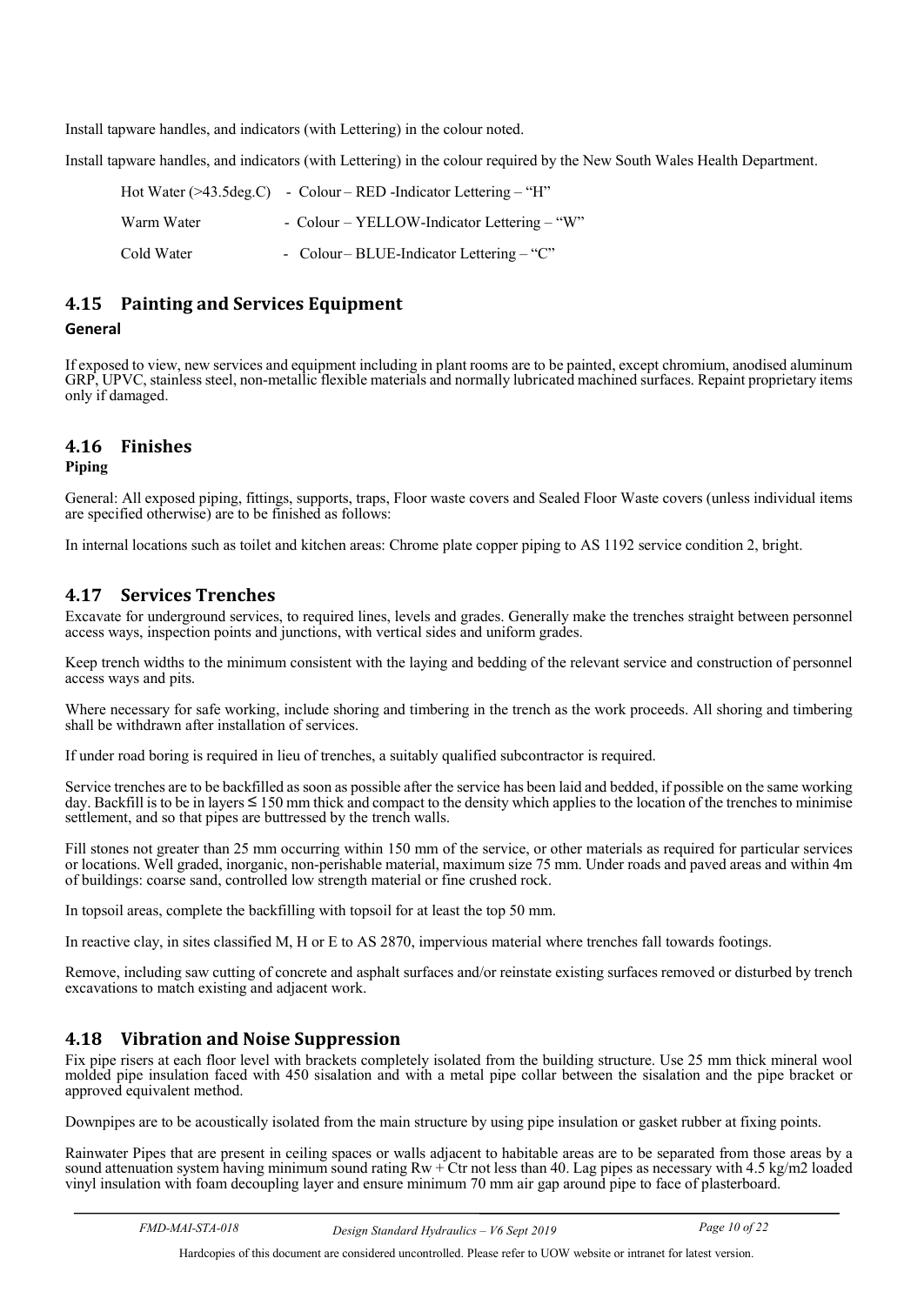Noise associated with hot and cold water supply pipework is typically structure borne. Ensure isolation from the building structure is achieved.

Isolate pipes, fittings and fixtures from building structures, especially lightweight partitions, by means of resilient sleeves, mounts and underlayment's.

Allow for water hammer arrestors where lines connect to the building, to individual floors within the building and where appliances are equipped with quick closing valves.

Use flexible connectors to vibrating appliances such as pumps, chillers, etc.

Use resilient supports for soil and waste water pipes at floor penetrations. There should be no solid connection between soil and waste pipes and the floor slabs or walls.

Where vertical pipes are installed in ducts adjoining habitable rooms are to be insulated as per the requirements in the following paragraph.

Drainage Pipes that are present in ceiling spaces or walls adjacent to or within areas deemed to be noise sensitive by The University of Wollongong are to be separated from those areas by a sound attenuation system having minimum sound rating  $Rw + C$ tr not less than 40. Lag pipes as necessary with 4.5 kg/m2 Loaded Vinyl insulation with foam decoupling layer and ensure minimum 70 mm air gap around pipe to face of plasterboard.

## <span id="page-12-0"></span>**5 Water Supply Pumps**

## <span id="page-12-1"></span>**5.1 Water Supply Pumps**

Use single pump units only.

Specify the pump, motor and pressure vessel package to maintain the pressure at the pump discharge between the maximum and operating pressures. Factory assemble on a steel base. Include the following.

- Control panel: Mount the control panel in a suitable position, as close to the pumps as possible. Degree of protection IP54 or better.
- Alarm bells: Mount on an external wall. Provide bells which can be muted.
- Warning lights: Mount on the control panel, to indicate the following:
	- Pump failure.
	- Supply pressure low.
	- Power on.
- Selector: Provide manual pump selector for on/off control of the pump.
- Cut-out circuit: Provide an over-riding automatic cut-out circuit with manual restart which operates when discharge pressure falls below the stated limit.
- Isolating switches: Provide a lockable isolating switch next to the pump motor.
- Overload: Provide necessary thermal overload protection.
- Voltage free BMCS interface connections to be provided in the pump control panel
	- Low discharge pressure
	- Pump faults
	- Potable water supply enabled

## <span id="page-12-2"></span>**5.2 Hot Water Circulating Pumps**

Hot water ring main systems are to include circulating pumps on the return pipelines adjacent to the hot water generation plant. Calculate system heat losses and specify appropriate duty in-line circulator pump and motor with bronze housing and stainless steel or corrosion-resistant interior fittings.

Standard: To BS EN 1151

After hours control: Specify a time clock.

Changeover: Provide an automatic changeover facility at 12 hours between pumps.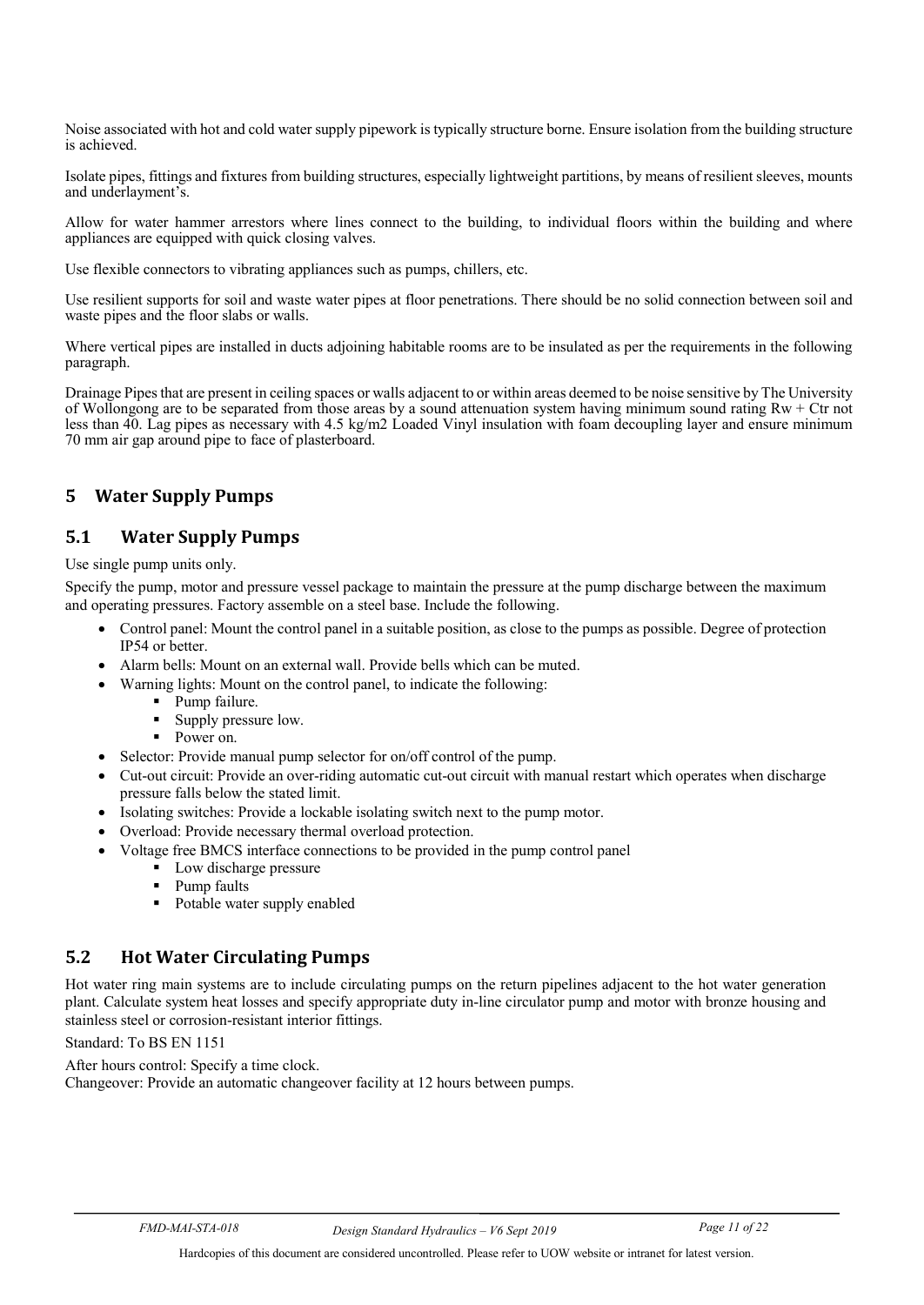## <span id="page-13-0"></span>**6 Sanitary Drainage Systems**

#### <span id="page-13-1"></span>**6.1 General**

Sanitary drainage pipework is to accept the discharge from all fixtures and outlets. Connections to sanitary fixtures shall be by jointing methods appropriate to the pipework and fixture. All WC pans shall be connected via 100mm pan collars.

The sanitary system shall extend via services corridors where available to connect to the existing sanitary drains either on site or in the street as necessary.

Where available, the sanitary plumbing services shall be installed in dedicated hydraulic services corridors throughout the building.

Use aerial drainage and single stack systems for above ground sanitary drainage installation. If unable to utilise a single stack system in the above ground drainage design, a single stack modified system is to be used employing either relief, group and branch vents as necessary or Australian Standard approved pressure equalising valves.

Minimise the number of vent penetrations through the roof material where possible by designing vent manifolds to connect multiple vents and using Air Admittance Vents in locations allowable by AS 3500.2.

Vents are to be adequately supported where they are installed at high level above trafficable roofs. Locate vents a minimum of 6 metres from mechanical services air intakes.

Where a graded drain connection to the sites sanitary drainage connection point cannot be achieved and the University of Wollongong project manager agrees that all possible options to achieve a gravity system have been exhausted, specify a one piece pump station with integral valve chamber, a single pump, controls and ancillary items. Size, locate and vent the pump station in accordance with Australian Standard and Sydney Water requirements. Connect the pump station control panel to the University asset monitoring system.

Include an in-line macerator prior to the pump station. Ensure a suitable pit with easy access is installed to enable routine maintenance to the macerator.

#### <span id="page-13-2"></span>**6.2 Pipework Material**

The standard sizes to be employed shall be 100mm and 150mm in DWV grade pipeline. Solvent Cement joins shall be constructed in accordance with AS 2032.

Note: Chemical and high temperature wastes  $(0.60 \text{ C})$  eg: autoclave discharge) are considered to be trade waste and are not compatible with AS 2032 approved pipelines.

#### <span id="page-13-3"></span>**6.3 Access Chamber Lids**

Access chamber lids for manholes, pits and sumps installed in finished surface areas such as paved, exposed aggregate, concrete, vinyl or similar must be fitted with a lid suitable to accept the material proposed and be fitted with a brass rim flush with the nominated surface level.

Clear-outs are bolted trap screws and are to be finished flush with the finished floor/surface area. In trafficable areas nominate cast iron items. In internal areas nominate chrome-plated brass screwed items. In external areas where not subject to loading, nominate UPVC items.

#### <span id="page-13-4"></span>**6.4 Floor Waste Assemblies**

Riser pipes to floor wastes are to be a minimum of 100mm diameter. Floor wastes are to be manufactured from metal and the grate is to be either.

Chrome Plated or Polished Nickel Bronze. Floor wastes for vinyl flooring areas shall be a 'Vinyl Clamp' type. Floor wastes located in Kitchen areas are to be fitted with a stainless steel mesh basket made specifically by the manufacturer of the floor waste. Include 'Grate-Seal' foaming inhibitors or approved alternative to all floor wastes.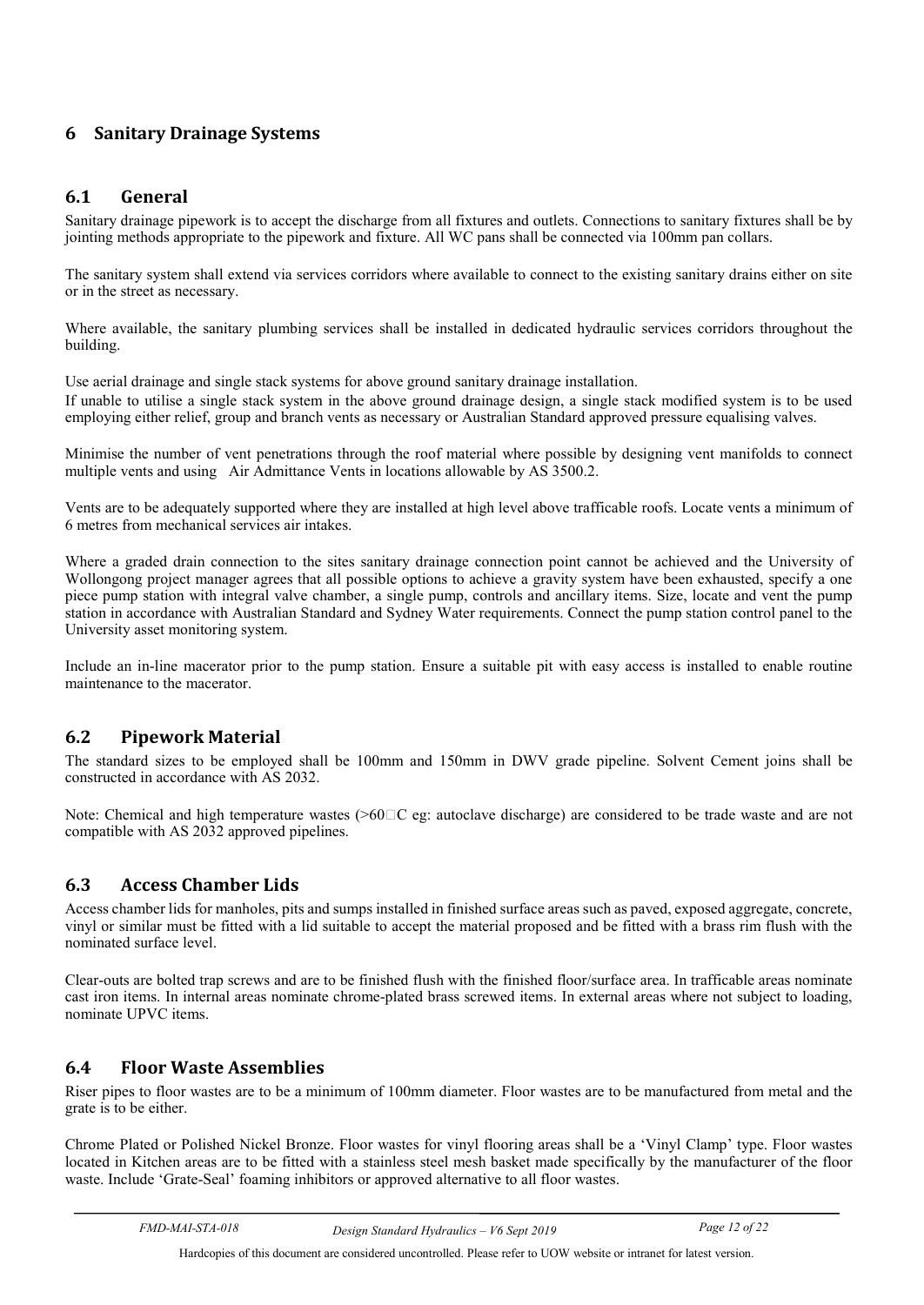<span id="page-14-0"></span>Grated Drains located in Kitchen and bar areas are to be Stainless Steel with Wedgewire Grate and are to be fitted with a removable stainless steel mesh basket outlets made specifically by the manufacturer of the floor waste.

## **7.0 Trade Waste Drainage Systems**

#### <span id="page-14-1"></span>**7.1 General**

Where included on a project, a trade waste treatment and drainage system shall be provided for facilities such as laboratories, food preparation areas etc. as deemed necessary by Sydney Water.

The trade waste plumbing system shall extend from the trade waste drainage system through a dedicated services corridor where available. Above ground systems shall be either aerial drains or a single stack system where possible. If unable to utilise a single stack system in the above ground trade waste drain design, a single stack modified system is to be used employing relief, group and branch vents as necessary.

Vents are to be adequately supported where they are installed at high level above trafficable roofs. Locate vents a minimum of 6 metres from mechanical services air intakes.

Use only air admittance vents approved for use in chemical systems in trade waste systems.

Liaise with Sydney Water to determine the appropriate size and type of trade waste apparatus to be used for the installation. Vent all trade waste arrestors separately to atmosphere.

Determine with the user group the temperature, quantity and the chemical analysis of the trade waste discharge and specify the correct pipeline material, treatment type and apparatus size for the contaminants to be treated prior to entering the Sydney Water sewer system.

Locate trade waste treatment apparatus in locations that are easily accessible to standard liquid trade waste removal trucks carrying standard length hoses and for ongoing maintenance requirements.

Aid the University of Wollongong with registering the system on the Sydney Water 'Wastesafe' electronic tracking system for grease trap cleaning and liquid waste transportation and disposal.

## <span id="page-14-2"></span>**7.2 Pipework Material**

Pipes and fittings for above ground waste and ventilation systems and underground drainage shall be to Australian Standard approved requirements. Use polypropylene vulcathene or heavy duty polyethylene pipelines and fittings.

Pipework and fittings are to achieve chemical and temperature resistance to the appropriate issued manufacturers charts.

All jointing between pipes and/or fittings shall occur with an approved electro fusion jointing system in accordance with the manufacturer's procedures and instructions. Jointing with adhesives or solvent cements is not permitted.

Provision shall be made for thermal expansion and contraction. Proprietary stress relief units are to be used to cater for expansion and contraction. Compression fittings are not acceptable.

Thermal expansion fittings shall be included in the following positions:

- In all vertical waste stacks at which fixtures are connected. They shall be fitted adjacent to and above the junction at each floor level.
- In vertical vent pipes where a branch vent is fitted.
- In graded and vertical vent pipes where the distance between fixed points is greater than 1.2m and less than 6m an expansion joint shall be fitted to the downstream end of the pipe.

When encased in concrete, waste pipes are to be sleeved in a larger diameter pipe or wrapped in 'Abelflex' (or equivalent material) so that the waste pipe is neither restricted nor abraded when subjected to thermal expansion movement.

All underground installations of polypropylene mechanical jointed pipes and fittings shall be surrounded by a minimum of 75mm of free running coarse sand.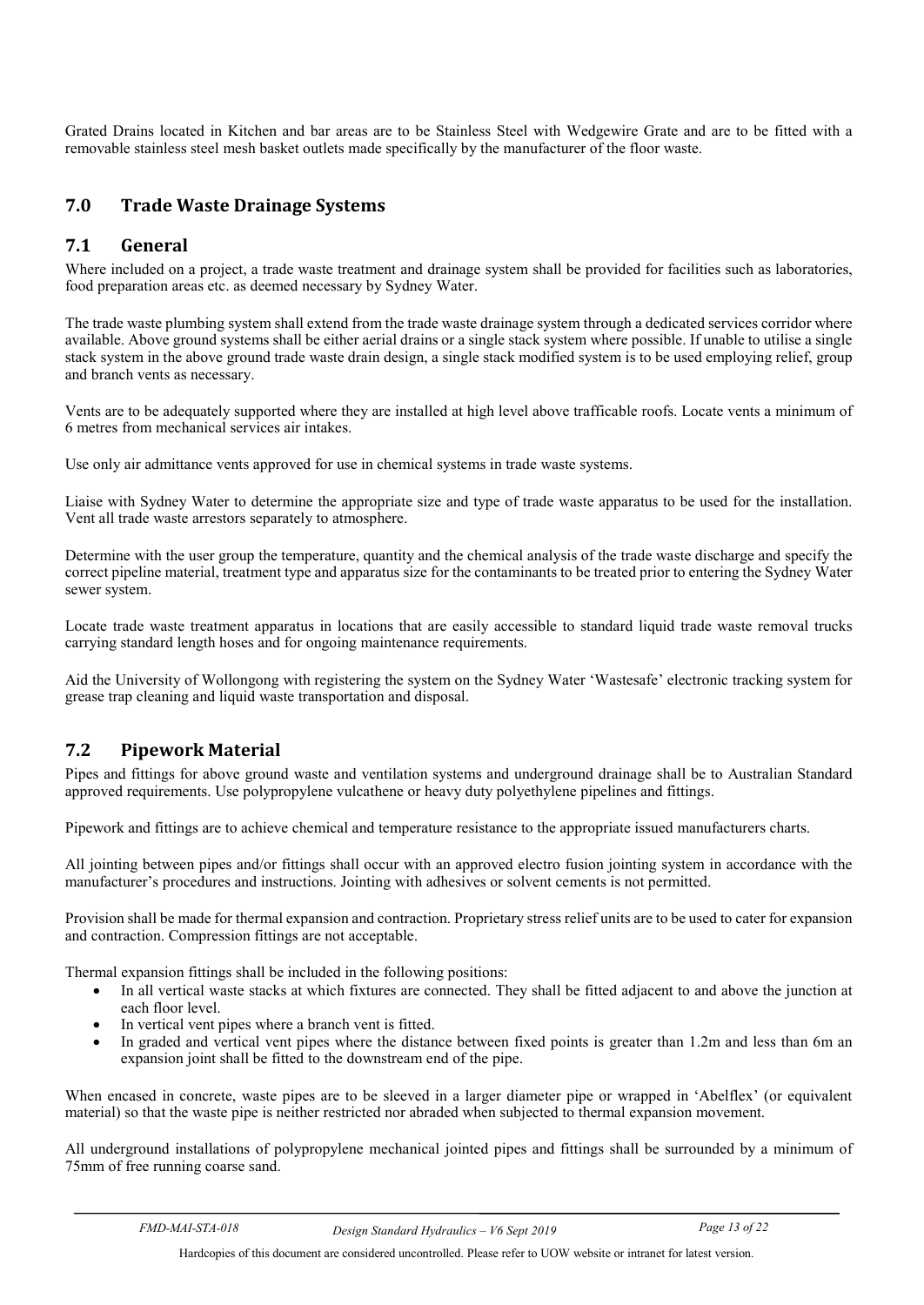All polypropylene pipes passing through floors or walls shall be protected by a minimum thickness of 15mm of suitable flexible material in the annular space and have a fire rated collar where necessary.

<span id="page-15-0"></span>Identify the appropriate trade waste arrestor for the project in conjunction with Sydney Water. Indicate the arrestor in the appropriate location and vent accordingly.

## **8.0 Stormwater Drainage**

#### <span id="page-15-1"></span>**8.1 Rainwater Harvesting Systems**

The rainwater system where required includes the supply and installation of above and in-ground pipelines connecting from non-trafficable roofs via sealed downpipes and drains to the rainwater harvest tanks. Include the rainwater harvest tanks and the 'first flush apparatus prior to the tanks. The final tank locations and types are to be agreed in conjunction with the University of Wollongong and the architect. Where necessary or desirable by the University of Wollongong, include harvested rainwater pumps and controls and reticulation of rainwater pipelines to irrigation points, toilet cisterns, wash-down taps and washing machines. Connect to other fixtures, fittings and plant where directed.

Conduct calculations to determine the appropriate size of the rainwater harvest tank using the Annual Rainfall Index and the size of the roof area to be harvested. Issue to the University of Wollongong Project Officer for approval.

The rainwater harvest drainage systems shall drain to a rainwater harvest tank via sealed downpipes and in-ground pipelines. Where required and/or specified, the harvested rainwater shall be disinfected and filtered by a non-potable water treatment plant prior to re-use.

Use backflow prevention devices to separate the potable and harvested rainwater supplies in accordance with Australian Standard 3500.1 requirements.

The system is to be provided with an adequate bypass connection to the potable water supply 'back-up' for use in the event of maintenance to the water harvesting or treatment processes and during periods of dry weather. Acoustic insulation shall be provided to drainage that is reticulated within habitable spaces in buildings.

#### <span id="page-15-2"></span>**8.2 Rainwater Tanks**

All above ground rainwater tanks shall be Colorbond steel tanks in a colour approved by the Project Officer following consultation with the University of Wollongong Senior Management. All tanks are to be fitted with a strainer and overflow. A level reinforced concrete slab of minimum thickness 120mm shall be used as the foundation for rainwater storage tanks.

Below ground tanks shall be purpose made tanks suitable for underground installation. Tanks shall be engineered (if necessary) by a structural engineer to confirm their capacity to withstand the forces of an underground installation. Incorporate 'anti floatation' measures where sub-surface water is possible. Extend access openings to be flush with finished surface levels and ensure all tanks are watertight.

Comply with all Workcover requirements for access and confined spaces. Lids are to be appropriate to the location where the tanks are to be installed, such as capacity to hold loadings or have landscaping or paving installed over.

Confirm tank locations are acceptable with the project Architect, the University of Wollongong Project Officer and project Structural Engineer. Take all measures necessary to install in a location devoid of existing services. Alternatively, where services exist, design the diversion of existing services around the tank.

Consideration is to be given to the potential reuse of the tank overflow (eg: direct the outlet to existing harvesting systems, ponds, irrigation systems etc.)

Water meters with pulsed outputs shall be installed on all non-potable water supplies fed from the harvesting system as determined by the University of Wollongong.

Pulsed output tank level meters shall be installed on each harvesting tank to monitor the water level in the tank as determined by the University of Wollongong.

The University of Wollongong shall be consulted to assess and approve the tanks and the non-potable supplies to be metered, the quantity and type of meters to be installed and all other metering requirements.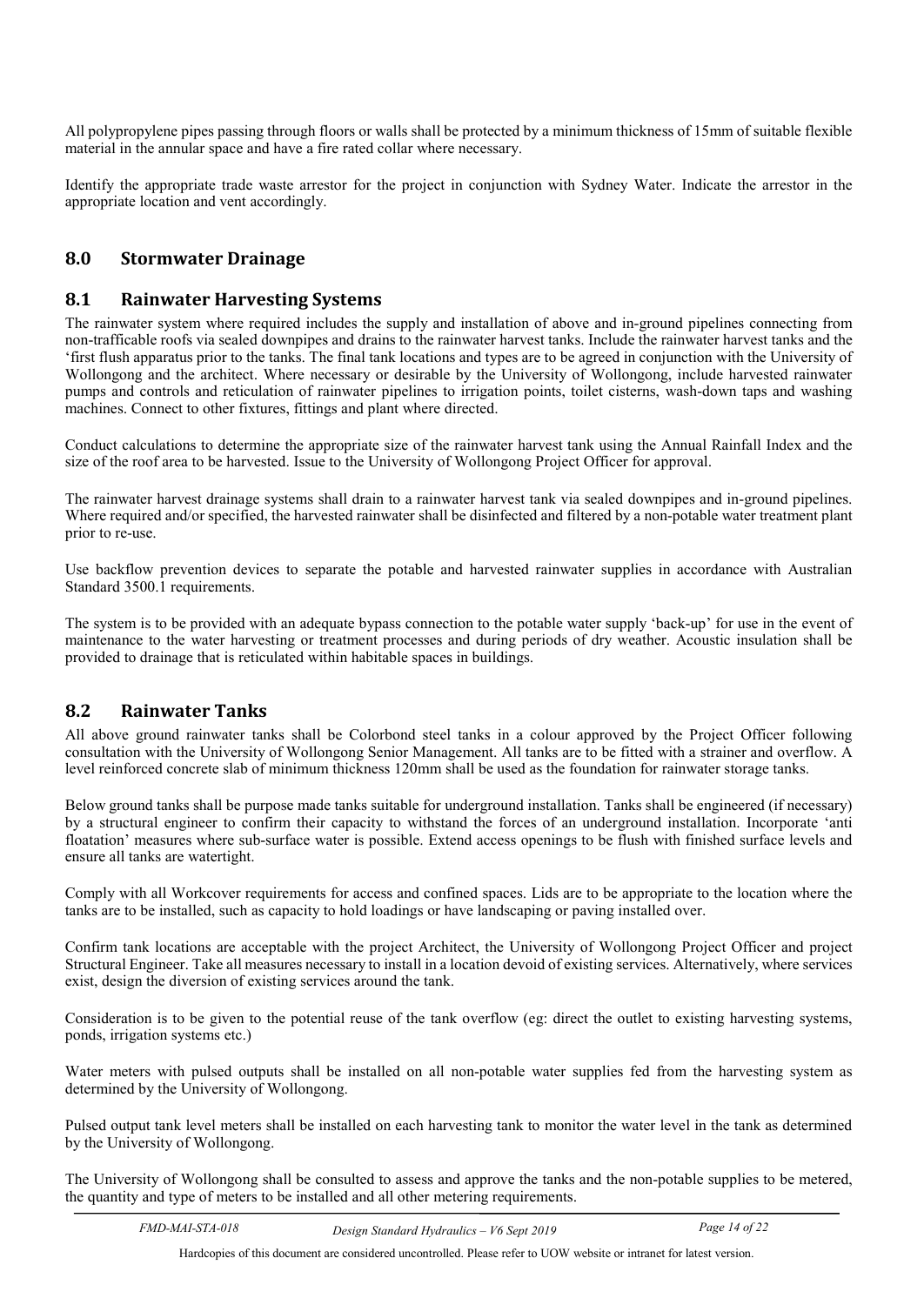Refer to the preferred Rainwater reuse pumping system in the equipment schedule.

Catchment areas such as trafficable roofs and upper floor podiums may be contaminated. Discharge from these areas shall continue to ground level and connect directly to the stormwater discharge system. Runoff from these areas is only to be captured, treated and reused for irrigation purposes where directed by the University of Wollongong.

## <span id="page-16-0"></span>**8.3 Stormwater Drainage**

As a minimum 100mm DWV Grade piping shall be used. Larger sizes are to be used where determined by calculations. Pipes are to be laid to uniform gradients falling to the outlets using straight between required changes to direction. They are to be properly supported with water-tight joints aligned flush at internal surfaces and with spigot ends pointed in the direction of the flow.

All necessary fittings including junctions, branches, inspection and cleaning openings, expansion joints shall be provided.

Drainage lines shall be laid to meet Australian Standard Authorities requirements for levels and gradients. Concealed downpipes shall have a clearout at surface level in the stormwater line within 5 metres of the building.

Additional inspection openings shall be provided as required by the regulatory authority and relevant Australian Standards.

Where existing ground conditions are unsatisfactory, pipework shall be bedded on pipe bedding material of 150mm of blue metal or sand as per Australian Standards. Standard size sewer grade pipes of 100mm, 150mm and 225mm shall be used.

Jointing shall be by solvent cement or rubber rings to AS 2032. Construction shall be to AS 2032.

## <span id="page-16-1"></span>**8.4 Pit Covers**

<span id="page-16-2"></span>All stormwater pit grates are to be of cast iron material. They are to be lightweight in non-vehicular traffic areas and heavy weight in areas where vehicular traffic may occur. (AS 3996)

## **9.0 Fire Services**

#### <span id="page-16-3"></span>**9.1 Fire Hydrant Services**

The fire hydrant system shall extend from the existing on-site fire service system to service an individual hydrant system for each building.

Incorporate a fire hydrant booster valve assembly at each building. Locations are to comply with AS 2419.1

In addition to obtaining a Sydney Water 'Statement of Available Pressure' for the campus water main supply, conduct a physical onsite fire system flow and pressure test adjacent to the proposed building to establish existing system fire flow capabilities in accordance with Australian Standard testing requirements. Utilise the results to design a system in accordance with AS 2419.1.

Where existing system water pressures are insufficient, in an Australian Standard compliant location specify a diesel fueled fire booster pump, include pump connections, associated valves, piping, exhausts, insulation, ventilation and ancillary items as necessary for a fully operational compliant installation. Include a jacking pump where necessary to achieve compliant system flows and pressures. Install storz fittings on all hydrant outlets to comply with NSW Fire Brigade requirements.

Include the installation of a pressure gauge in a visible location adjacent to the entry of the building. The gauge is to be compliant with the requirements of AS 2419.1. External Underground pipelines are to be in HDPE with electrofusion joints.

All fire hydrant flange bolts and galvanised or copper risers to be wrapped in Denso to stop corrosion.

## <span id="page-16-4"></span>**9.2 Fire Hose Reel Services**

Fire Hose Reels are to be installed in buildings as nominated in the current version of the National Construction Code.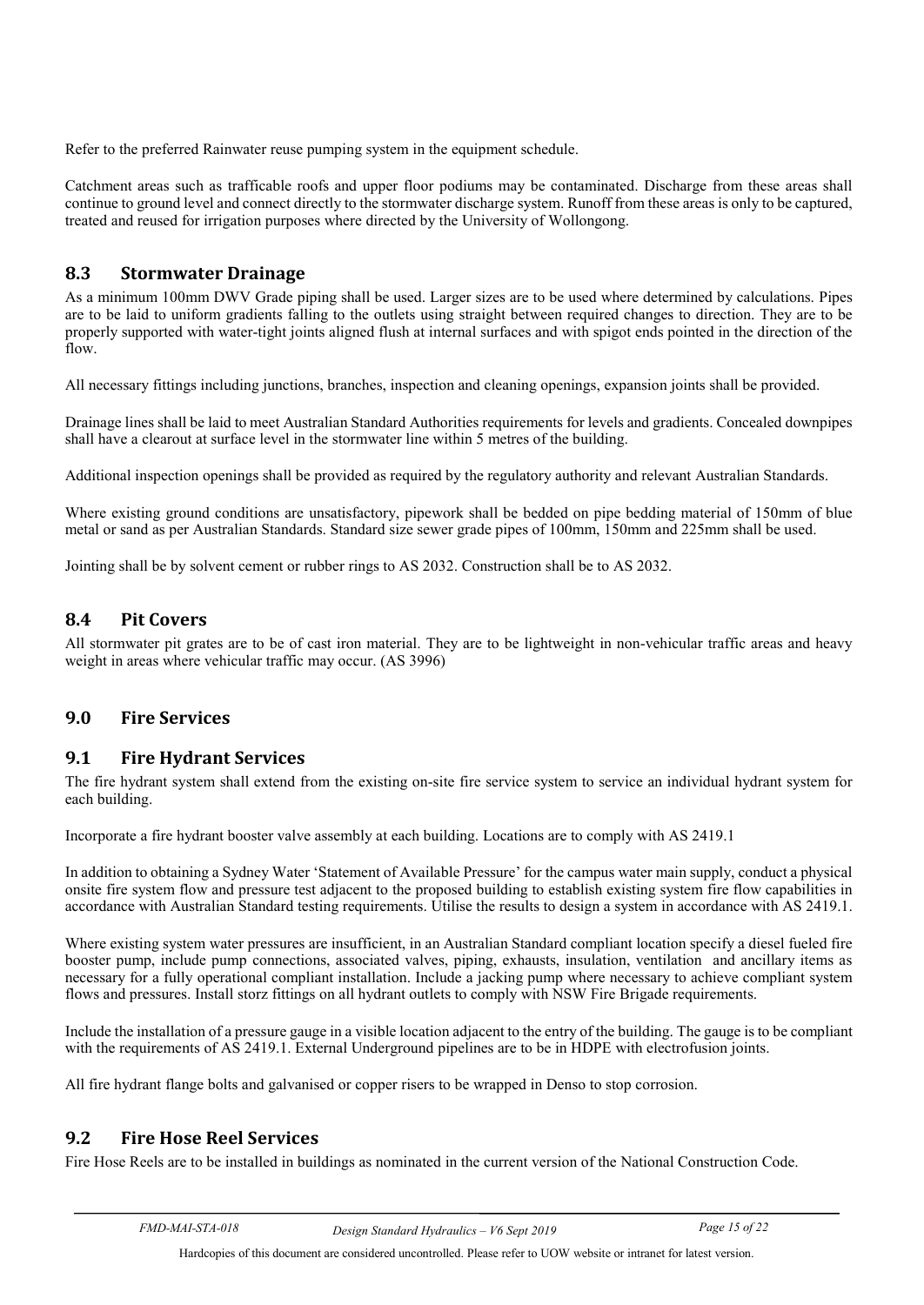For combined potable water/fire hose reel systems, do not design control valves to be located between the buildings water submeter and the fire hose reels. Include locking control valves at meters noting the installation of the fire hose reels within the building with signage to National Construction Code requirements.

Where system water pressures are unable to provide the minimum required water pressures and flows, include a single booster pump. (Dual booster pump systems are not preferred by the University of Wollongong).

#### <span id="page-17-0"></span>**9.3 Fire Sprinkler Services**

The fire sprinkler system shall extend from the existing campus combined fire hydrant/fire sprinkler fire service and shall be piped through the building via a sprinkler valve set. The system is to be designed in accordance with the current applicable version of AS 2118.

If the supply service is deemed as being unsatisfactory to supply the water to Australian Standard requirements for the fire hydrant and fire sprinkler systems to operate simultaneously, design an on-site water storage system complete with Automatic Fill Valves for storage 'top-up'. Include sprinkler pumps as necessary to ensure the required system flows and pressures are met.

In multi storey buildings each floor shall have its own flow switch to activate an alarm and shall be directly wired to the main fire indicator panel. Pumps, indicators and valve tampers switches etc. shall be illuminated on the main fire panel and connected to the BMCS as appropriate.

Sprinkler heads are to be selected and specified based on the sprinkler location, the hazard being protected, The University of Wollongong Insurance requirements, National Construction Code and Australian Standard requirements, aesthetic appeal and environmental conditions.

<span id="page-17-1"></span>Install jacking pumps on all buildings containing fire sprinklers.

## **10.0 Landscape Irrigation**

#### <span id="page-17-2"></span>**10.1 Landscape Water Reticulation**

Include hose taps and isolation valves for the connection of irrigation systems. Include AS3500.1 compliant backflow prevention devices to provide separation of potable and non-potable water supplies in accordance with Australian Standard requirements.

The landscape water reticulation shall utilise moisture sensored drip or sub- surface irrigation, suitably signposted as being 'nonpotable' water.

Refer to the University of Wollongong 'Landscape' design standard for clarification and additional requirements.

A 'Work As Executed' plan of the landscape irrigation pipework system is to be provided to the University of Wollongong upon completion of the system installation.

## <span id="page-17-3"></span>**10.2 Locations**

All new buildings are to have a hose-cock outlet with isolation valves every 60 metres along perimeter walls or as directed by the projects landscape architect.

Refer to the University of Wollongong Landscape Design Guide for clarification of requirements.

Water meters with pulsed outputs shall be installed to monitor the supply to hose taps and other devices used for irrigation purposes. The University of Wollongong shall be consulted to assess and approve the systems to be metered, quantity of meters to be installed and all other water metering requirements.

# <span id="page-17-4"></span>**11.0 Natural Gas Reticulation**

## <span id="page-17-5"></span>**11.1 General**

The entirety of the natural gas service shall be designed in accordance with AS 5601.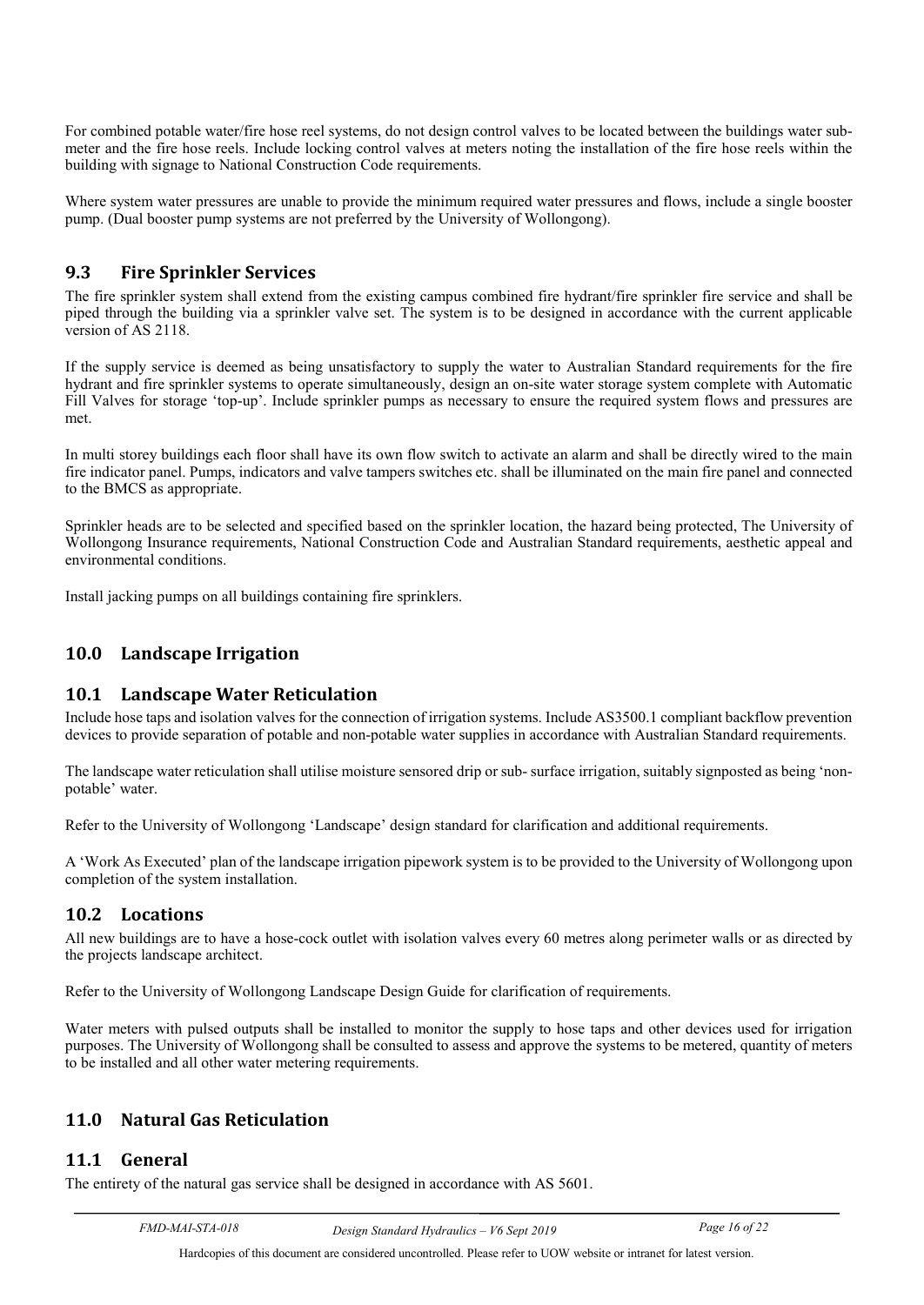The natural gas service is to include connection to the site gas supply. Determine the pressure of the natural gas main to which the supply is being connected. Design the appropriate size main regulator set and meter set for the building. Establish the correct gas inlet connection pressure for each appliance or plant item from manufacturer's information. Include second stage regulators as necessary to achieve the appropriate pressure reduction for the equipment. Liaise with all other consultants and the University of Wollongong to supply low pressure fixture supply pipelines from the meter/regulator set to all items of equipment requiring connection. Include all required safety items in accordance with AS 5601.

Gas meters with pulsed outputs shall be installed to monitor the total supply to the building and high use specialist systems and additional areas as determined by the University of Wollongong. The University of Wollongong shall be consulted to assess and approve the loads to be metered, quantity of meters to be installed and all other metering requirements.

## <span id="page-18-0"></span>**11.2 Item Locations**

Gas pipes passing through walls, floor beams and columns shall be fitted with purpose made metal or plastic sleeves with 12mm annular clearance and shall be packed fire rated sealant to AS 4072.1 where applicable.

Fittings shall be manufactured and comply with AS 5601 and AGA and ALPGA "Approved Appliances and Components".

Pressure shall be regulated by the installation of regulators manufactured AGA and ALPGA "Approval Appliances and Components" and installed to AS 5601. Regulators are to be installed at the property boundary, at the building, at each zone and at each appliance as appropriate.

Control valves shall be installed to control and cut off gas flow in accordance with AG 601. Control valves shall be manufactured in accordance with AGA and ALPGA "Approved Appliances and Components".

Gas services shall be in accordance with AS 5601 and installed by suitably qualified personnel. Where appropriate, specify nylon mains in ground. Include 'ball' type control valves.

Gas meters are to be positioned in locations to ensure protection from physical damage, compliant ventilation and to be readily accessible for maintenance, manual meter reading and emergency access.

Assess the projects overall design risk in conjunction with the design team and the University of Wollongong Project Officer.

Include a solenoid valve on the main building supply pipeline to enable the entirety of the building supply to be isolated via a 'panic' button installation arrangement within the building. Liaise with the project Electrical engineer to facilitate this operation. Interface the solenoid valve with the F.I.P. if required by the relevant codes and standards. Locate the 'panic button' in conjunction with The University of Wollongong Project Officer.

Flues shall be included as follows:

- Coordinated with the project Architect to ensure aesthetically acceptable.
- Suitable dual skin stainless steel flues shall be fitted to individual appliances when available.
- Flues shall comply with AS 5601.
- Terminate flues individually through the roof fabric or wall face with approved cowls. Fan forced flues may discharge horizontally through the building external walls where approved by the University of Wollongong project officer and project architect.
- <span id="page-18-1"></span>• Flue sections exposed externally (including the cowl) shall be in 316 stainless steel

## **12.0 Emergency Eyewash And Shower Systems**

#### <span id="page-18-2"></span>**12.1 General**

Emergency eyewash and shower systems are to be independently supplied from the outlet of the building meter assembly via a dedicated pipework system to each required eyewash and/or shower. The control valves at both the meter and at the system branch pipe are to be locked open and labelled with permanent 'non-fade' tags noting 'Emergency Eyewash and Shower System – Do Not Isolate.'

The entire system including required flows and pressures at emergency eye wash and shower outlets is to comply with AS 4775 – Emergency Eyewash and Shower Equipment.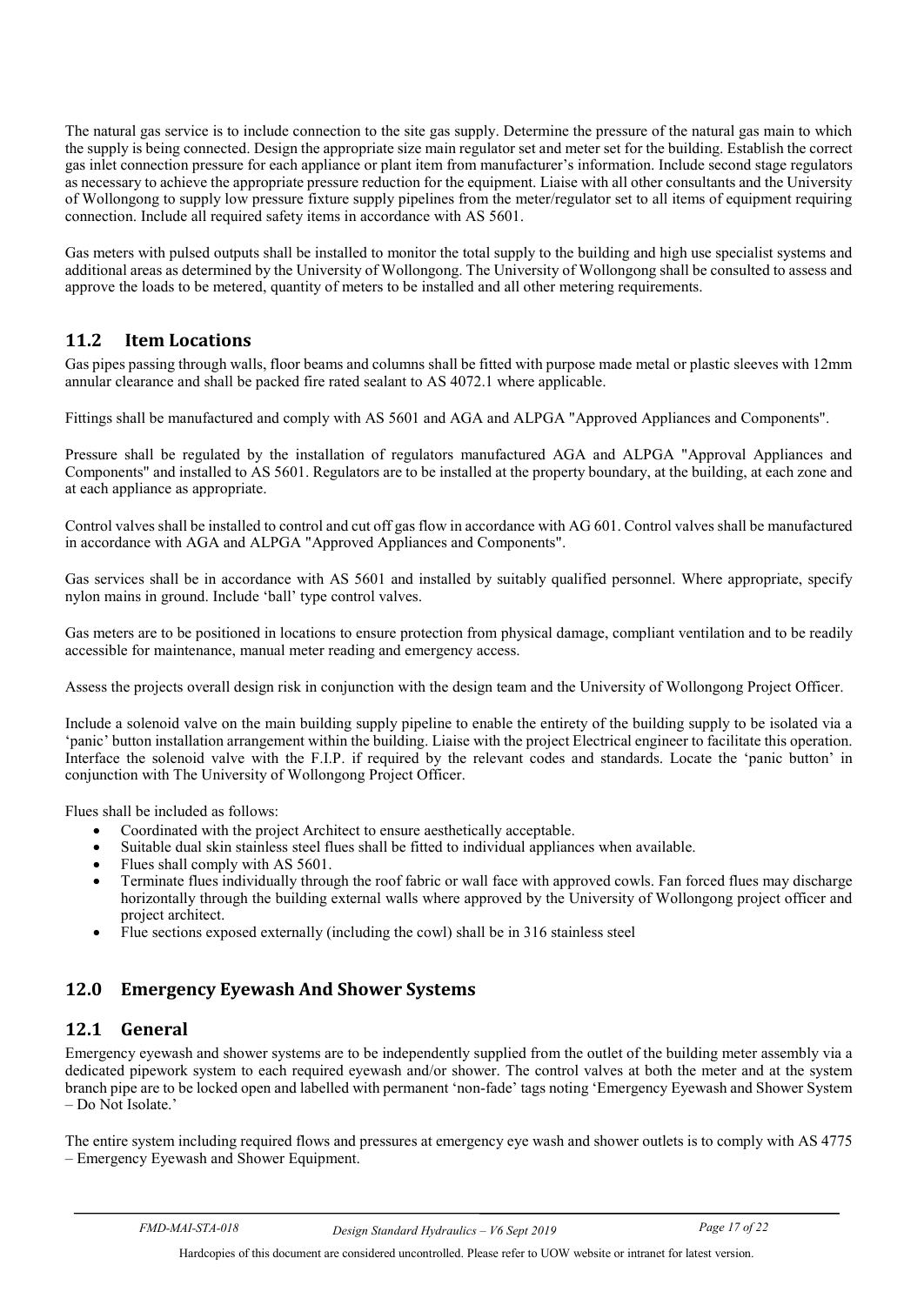# <span id="page-19-0"></span>**13.0 Equipment**

## <span id="page-19-1"></span>**13.1 General**

All plant equipment, fixtures and tapware proposed for the project are to be listed and issued to the University of Wollongong for review prior to specifying or installation.

## <span id="page-19-2"></span>**13.2 Environmental & Sustainability**

<span id="page-19-3"></span>The material used for the system shall be environmentally considerate such as polybutylene, polypropylene or cross-linked polyethylene.

## **13.3 Fixtures and Tapware Unlikely to be accepted**

Cube Electronic Urinal Series Any sensor flush Urinals where the sensor is in the pan Any waterless Urinals Schell Petit Timed Flow tapware Broen Thermostatic Mixing Valves

## <span id="page-19-4"></span>**13.4 Fixtures and Tapware Likely to be accepted**

Zip FlushMaster Standard WS003 Caroma Torres Wall Hung Urinal Caroma Invisi Series Toilet Suite Enware Aquablend 1500 Thermostatic Mixing Valves Thornthwaite Rada 215bk

## <span id="page-19-5"></span>**13.5 Manufacturers Likely to be accepted (Depending on the item)**

Enware Caroma Hansa Zip

## <span id="page-19-6"></span>**13.6 Pipe type Unlikely to be accepted**

Rubber ring joint type pipes including 'Blue Brute'.

## <span id="page-19-7"></span>**13.7 Warranty**

The designer shall ensure that all components are supplied with the following minimum warranty periods:

| <b>System/Equipment</b>     | <b>Warranty Period</b> |  |  |
|-----------------------------|------------------------|--|--|
| Piping                      | 5 Years                |  |  |
| Electronic Tapware          | 12 Months              |  |  |
| Manual Tapware              | 5 Years                |  |  |
| <b>Basins</b>               | 2 Years                |  |  |
| Instant Boiling Water Units | 12 Months              |  |  |
| Instant Chilled Water Units | 12 Months              |  |  |
| <b>Showers</b>              | 5 Years                |  |  |
| Cisterns/Pans               | 2 Years                |  |  |
| Valves & Flow Restrictors   | 5 Years                |  |  |

*FMD-MAI-STA-018 Design Standard Hydraulics – V6 Sept 2019 Page 18 of 22*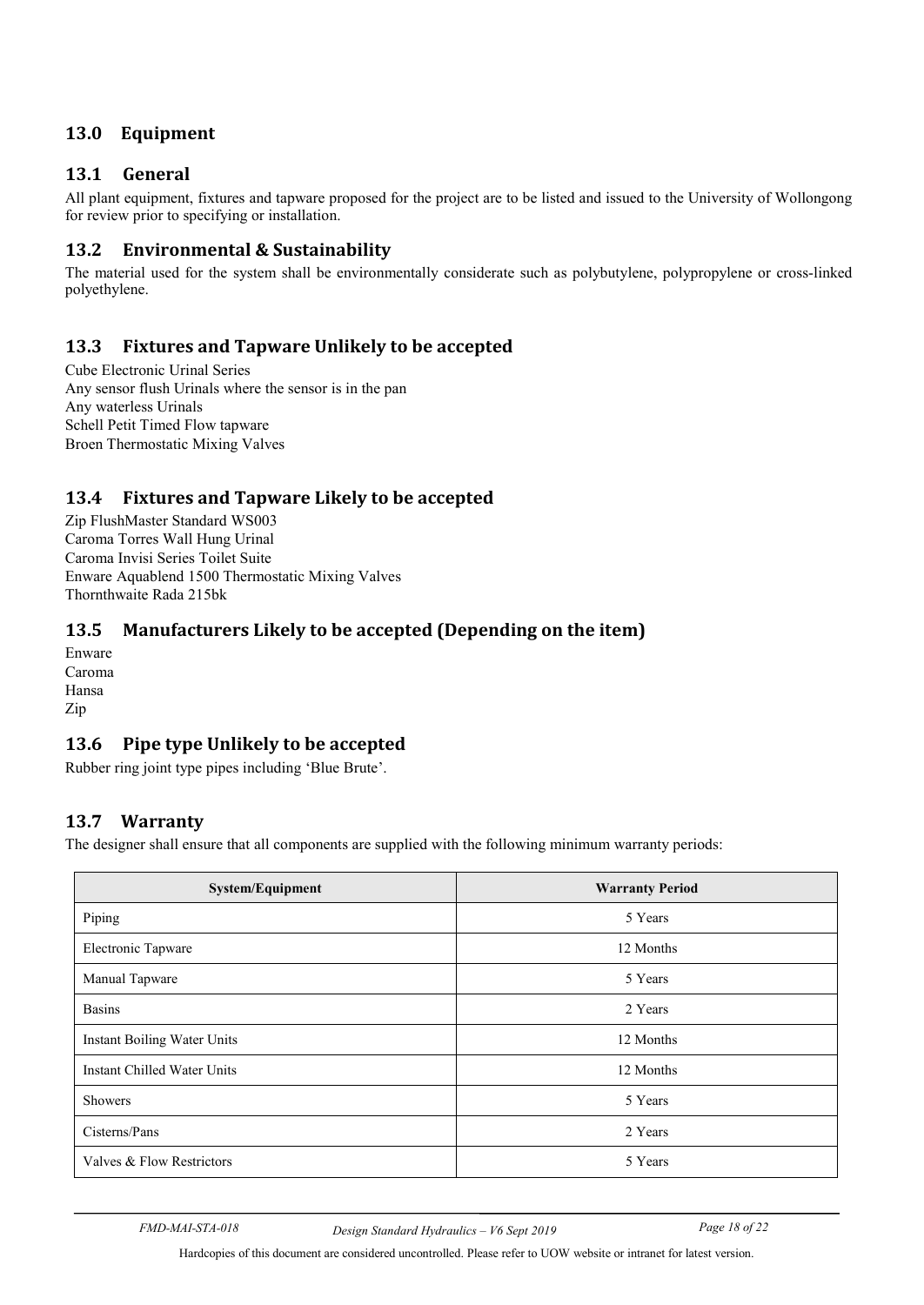# <span id="page-20-0"></span>**14.0 Standards**

The design shall comply with the latest versions of all relevant codes and standards in force at the time of specification. Where the designer considers a standard to be inappropriate to the circumstances, the designer shall advise the principal and seek direction. Table 1 below contains a list of the relevant codes and standards.

| <b>Issuing Body</b>                          | <b>Document</b><br><b>Number</b> | <b>Title</b>                                                                                                    |  |
|----------------------------------------------|----------------------------------|-----------------------------------------------------------------------------------------------------------------|--|
| <b>Standards</b><br>AS MP78<br>Australia     |                                  | Manual for the assessment of risks of plumbing products                                                         |  |
| <b>Standards</b><br>Australia                | AS 1172                          | Water closets                                                                                                   |  |
| <b>Standards</b><br>Australia                | AS 1260                          | PVC-U pipes and fittings for drain, waste and vent application                                                  |  |
| <b>Standards</b><br>Australia                | AS 1271                          | Safety valves, other valves, liquid level gauges and other fittings for boilers and unfired<br>pressure vessels |  |
| <b>Standards</b><br>Australia                | AS 1357.1                        | Valves primarily for use in heated water systems                                                                |  |
| <b>Standards</b><br>Australia                | AS 1428                          | Design for access and mobility                                                                                  |  |
| <b>Standards</b><br>Australia                | AS 1432                          | Copper tubes for plumbing, gas fitting and draining applications                                                |  |
| <b>Standards</b><br>AS 1628<br>Australia     |                                  | Water supply - Copper alloy gate, globe and non-return valves                                                   |  |
| <b>Standards</b><br>Australia                | AS 1851.2                        | Maintenance of fire protection equipment - Fire hose reels                                                      |  |
| <b>Standards</b><br>Australia                | AS 1851.3                        | Maintenance of fire protection equipment - Automatic fire sprinkler systems                                     |  |
| <b>Standards</b><br>Australia                | AS 1851.4-1                      | Maintenance of fire protection equipment - Fire hydrant installations                                           |  |
| <b>Standards</b><br>Australia                | AS 2032                          | Code of practice for installation of UPVC pipe systems                                                          |  |
| <b>Standards</b><br>Australia                | AS 2118                          | Automatic fire sprinkler systems                                                                                |  |
| <b>Standards</b><br>Australia                | AS 2129                          | Flanges for pipes, valves and fittings                                                                          |  |
| Standards<br>Australia                       | AS2419.1                         | Installation of fire hydrant systems                                                                            |  |
| Standards<br>Australia                       | AS 2941                          | Fire hydrant pump sets                                                                                          |  |
| Standards<br><b>AS/NZS 1221</b><br>Australia |                                  | Fire hose reels                                                                                                 |  |
| Standards<br>Australia                       | AS 2441                          | Installation of fire hose reels                                                                                 |  |
| Standards<br>Australia                       | <b>AS/NZS 2845</b>               | Water supply - Backflow prevention devices                                                                      |  |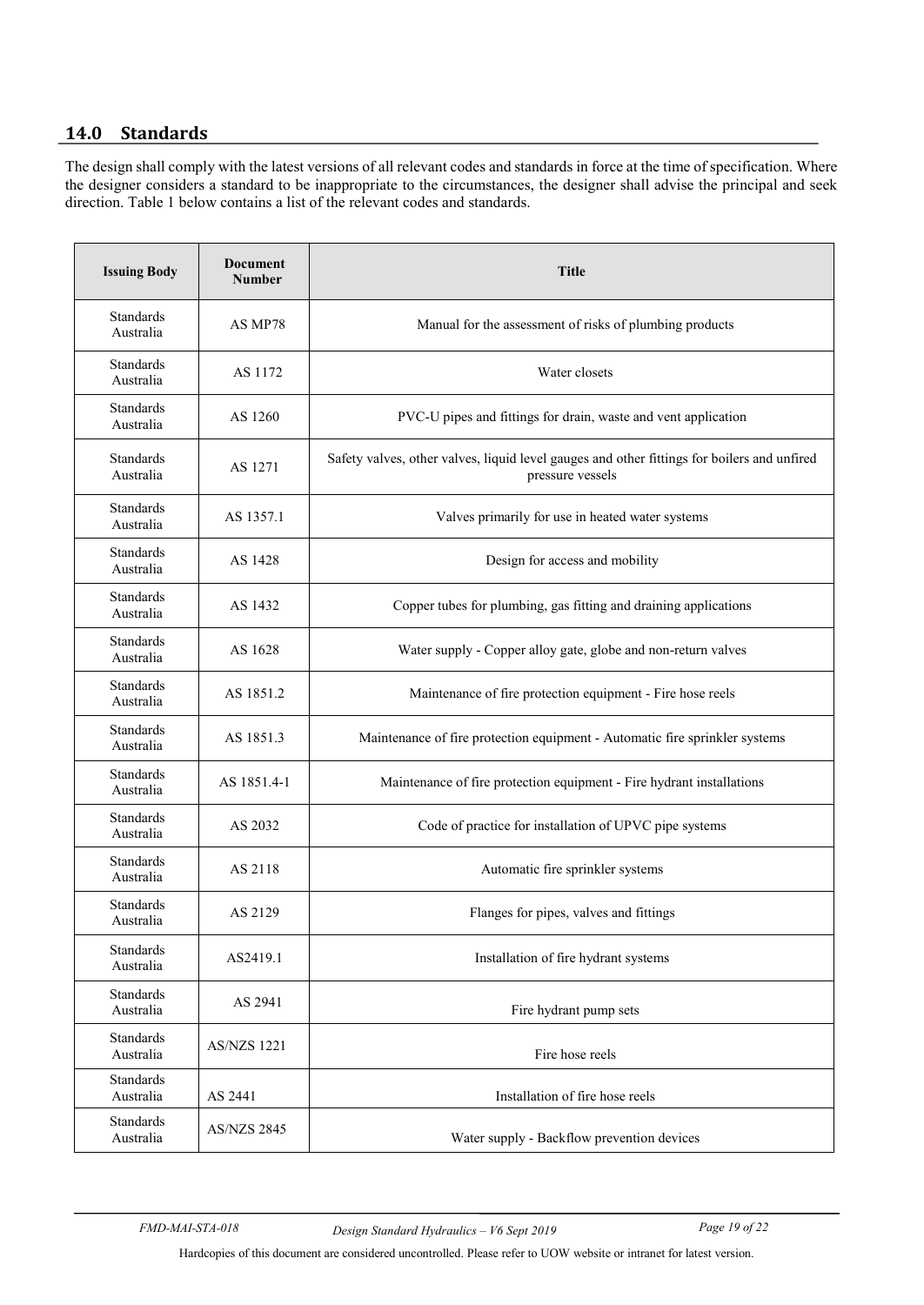| Document<br><b>Issuing Body</b><br><b>Number</b> |                     | <b>Title</b>                                                                                                                                                             |  |  |
|--------------------------------------------------|---------------------|--------------------------------------------------------------------------------------------------------------------------------------------------------------------------|--|--|
| <b>Standards</b><br>Australia                    | AS 1056             | Storage water heaters                                                                                                                                                    |  |  |
| Standards<br>Australia                           | AS/NZS<br>3350.2.35 | Instantaneous water heaters                                                                                                                                              |  |  |
| <b>Standards</b><br>Australia                    | AS 3500             | Plumbing and drainage (set)                                                                                                                                              |  |  |
| <b>Standards</b><br>Australia                    | <b>AS/NZS 3662</b>  | Water supply - Water efficient mains pressure shower spray heads                                                                                                         |  |  |
| <b>Standards</b><br>Australia                    | AS/NZS 3666         | Air handling and water systems of buildings - Microbial control                                                                                                          |  |  |
| <b>Standards</b><br>Australia                    | AS 3688             | Water supply - Copper and copper alloy body compression and capillary fittings and<br>threaded-end connectors                                                            |  |  |
| <b>Standards</b><br>Australia                    | <b>AS/NZS 3718</b>  | Water supply - Tapware                                                                                                                                                   |  |  |
| <b>Standards</b><br>Australia                    | <b>AS/NZS 3982</b>  | Urinals                                                                                                                                                                  |  |  |
| <b>Standards</b><br>Australia                    | AS 4032             | Water supply - Valves for the control of hot water supply temperatures                                                                                                   |  |  |
| <b>Standards</b><br>Australia                    | AS 4130             | Polyethylene (PE) pipes for pressure applications                                                                                                                        |  |  |
| <b>Standards</b><br>Australia                    | AS 4775             | Emergency Eyewash and Shower Equipment                                                                                                                                   |  |  |
| Standards<br><b>AS/NZS 4936</b><br>Australia     |                     | Air admittance valves (AAVs) for use in sanitary plumbing and drainage systems                                                                                           |  |  |
| <b>Standards</b><br>AS 5200<br>Australia         |                     | Technical specifications for plumbing and drainage products                                                                                                              |  |  |
| <b>Standards</b><br>Australia                    | AS/NZS 6400         | Water efficient products - Rating and labelling                                                                                                                          |  |  |
| Standards<br>Australia                           | AS RUL PL           | Rulings to plumbing and piping systems standards (Ruling to AS 3500 set)                                                                                                 |  |  |
| THE UNIVERSITY<br>OF<br>WOLLONGONG               | OHS064.9            | WHS Consideration for Design http://staff.The University of<br>Wollongong.edu.au/content/groups/public/@web/@ohs/documents/doc/The University of<br>Wollongong017017.pdf |  |  |

*Table 1 - Codes and Standards*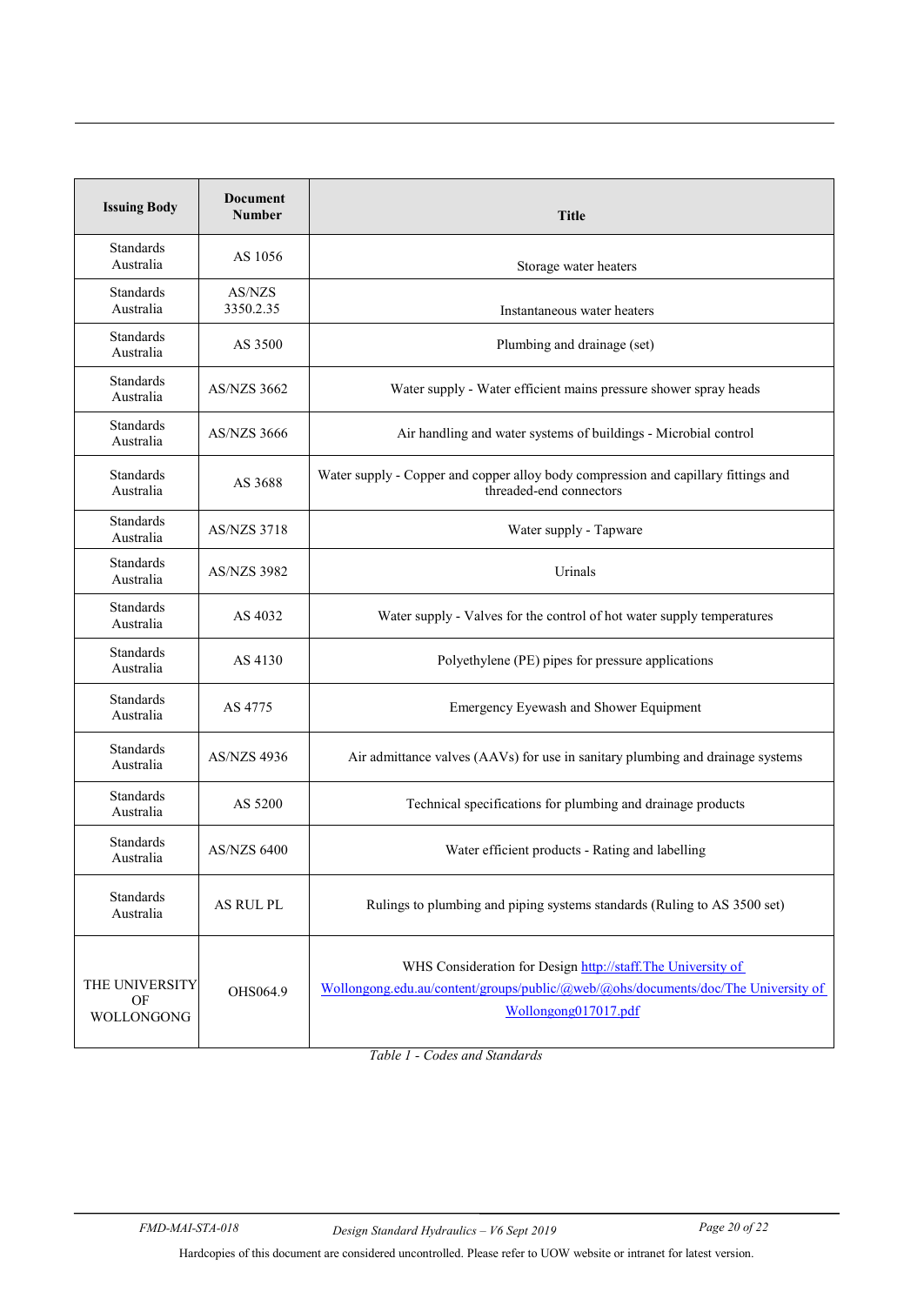# <span id="page-22-0"></span>**14.1 Minimum Performance Standards**

The minimum performance standards as outlined in the documents specified in Section 9.1 and 9.2 shall apply. In addition, the services shall be designed to meet or exceed the following:

| <b>Functions</b>                                | <b>Performance Requirement</b>                                                                                                                                                                                                                                                                 |                                     |                                                                          |                  |                                                                                             |
|-------------------------------------------------|------------------------------------------------------------------------------------------------------------------------------------------------------------------------------------------------------------------------------------------------------------------------------------------------|-------------------------------------|--------------------------------------------------------------------------|------------------|---------------------------------------------------------------------------------------------|
| <b>Hydrant Design Rates</b>                     | Minimum of 250kPa at all hydrant outlets (700 kPa for pumped systems). Where new hydrants<br>are added, the effect on all hydrants in the system shall be checked.                                                                                                                             |                                     |                                                                          |                  |                                                                                             |
| Hose Reel Design Rates                          |                                                                                                                                                                                                                                                                                                |                                     | Minimum 19.8 litres/min at 210 kPa at the nozzle of each fire hose reel. |                  |                                                                                             |
| Type of Backflow Protection                     | appliance.                                                                                                                                                                                                                                                                                     |                                     |                                                                          |                  | Individual Backflow Protection: Protection provided at the water connection to a fixture or |
|                                                 | Zone backflow Protection: Protection provided at the connection to specified sections of a<br>plumbing system within a building or facility.                                                                                                                                                   |                                     |                                                                          |                  |                                                                                             |
|                                                 | the property boundary.                                                                                                                                                                                                                                                                         |                                     |                                                                          |                  | Containment Backflow Protection: Protection provided in the property service connection to  |
| Hot Water Reticulation Insulation               |                                                                                                                                                                                                                                                                                                |                                     |                                                                          |                  | Insulate with expanded PVC black nitrile foam in sleeve form. Branch Lines                  |
|                                                 |                                                                                                                                                                                                                                                                                                | $-13$ mm wall thickness minimum     |                                                                          |                  |                                                                                             |
|                                                 |                                                                                                                                                                                                                                                                                                |                                     | Main Flow and Return Lines - 25mm wall thickness minimum                 |                  |                                                                                             |
| Copper Tubing                                   |                                                                                                                                                                                                                                                                                                |                                     | Minimum AS1432 Type B pipe thickness/construction                        |                  |                                                                                             |
| Polyethylene Pipe                               |                                                                                                                                                                                                                                                                                                | 26 for non-pressurised applications | Minimum SDR 17 for pressurised applications Minimum SDR                  |                  |                                                                                             |
|                                                 | Pipe                                                                                                                                                                                                                                                                                           | <b>Internal</b>                     | <b>Horizontal or Vertical Pipe</b><br><b>External</b>                    | <b>Internal</b>  | <b>Graded Pipe Material</b><br><b>External Copper</b>                                       |
|                                                 |                                                                                                                                                                                                                                                                                                | 1.8 <sub>m</sub>                    | 0.9 <sub>m</sub>                                                         | 1.8 <sub>m</sub> | 1.8 <sub>m</sub>                                                                            |
| Pipe Supports                                   | <b>UPVC</b><br>40-50mm<br><b>UPVC</b>                                                                                                                                                                                                                                                          | 1.0 <sub>m</sub>                    | 1.0 <sub>m</sub>                                                         | 2.0 <sub>m</sub> | 2.0 <sub>m</sub>                                                                            |
|                                                 | 65-150mm                                                                                                                                                                                                                                                                                       | 1.2m                                | 1.2 <sub>m</sub>                                                         | 2.5 <sub>m</sub> | 2.5 <sub>m</sub>                                                                            |
|                                                 | Insulated Pipe: Support by the pipe directly and/or by using timber ferrules, not by the<br>insulation.                                                                                                                                                                                        |                                     |                                                                          |                  |                                                                                             |
| Faucets, Cocks and Outlets                      | Water Supply - Copper Alloy Screw-Down Pattern Taps<br>Dimensions, dezincification resistant copper alloy, pressure tested to 20 MPa chrome<br>plated on brass finish with vandal proof or anti-tampering devices.                                                                             |                                     |                                                                          |                  |                                                                                             |
| <b>Water Conservation Measures</b>              | Dual flush toilet cisterns to water closets.<br>Push button taps.<br>Ceiling recessed infrared urinal flushing systems.<br>Faucet flow aerators.<br>Water efficient showerheads.                                                                                                               |                                     |                                                                          |                  |                                                                                             |
| <b>Fixture Outlet Flow Rate</b><br>Requirements | <b>Basins</b><br>WELS 4 Star (minimum) Sinks<br>WELS 4 Star (minimum) Showers<br>WELS 3 Star(minimum)                                                                                                                                                                                          |                                     |                                                                          |                  |                                                                                             |
| Water metering                                  | All buildings, separate floors and major plant items are to have individual potable and non-<br>potable, pulse output water meters installed with the capability to provide series consumption<br>data for toilets, showers, irrigation, cooling towers, blackwater and grey water re-use etc. |                                     |                                                                          |                  |                                                                                             |